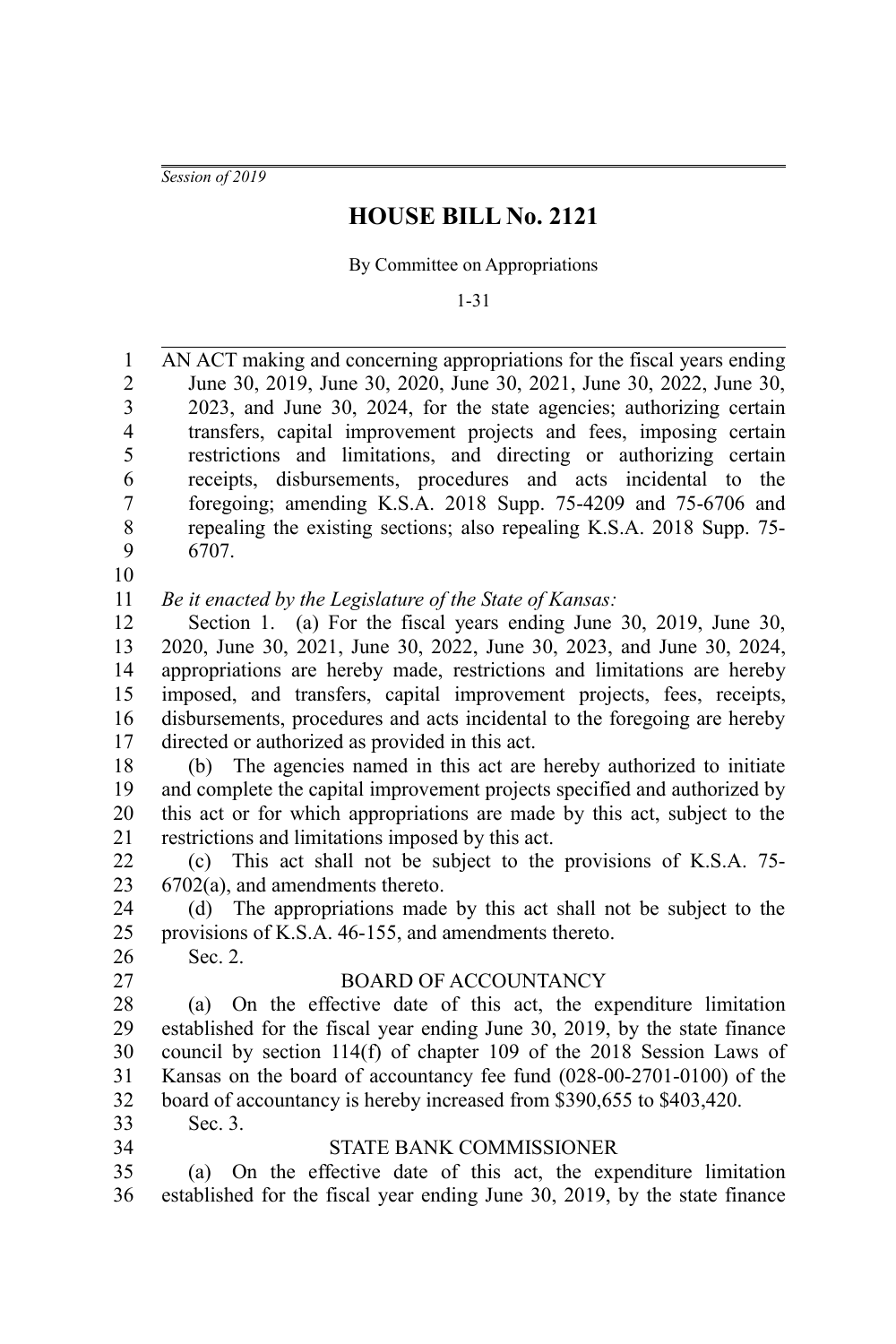council by section 114(f) of chapter 109 of the 2018 Session Laws of Kansas on the bank commissioner fee fund (094-00-2811) of the state bank commissioner is hereby decreased from \$11,542,856 to \$11,356,673. Sec. 4. KANSAS STATE BOARD OF COSMETOLOGY (a) On the effective date of this act, the expenditure limitation established for the fiscal year ending June 30, 2019, by the state finance council by section 114(f) of chapter 109 of the 2018 Session Laws of Kansas on the cosmetology fee fund (149-00-2706-0100) of the Kansas state board of cosmetology is hereby increased from \$1,055,134 to \$1,059,134. Sec. 5. KANSAS DENTAL BOARD (a) On the effective date of this act, the expenditure limitation established for the fiscal year ending June 30, 2019, by the state finance council by section 114(f) of chapter 109 of the 2018 Session Laws of Kansas on the dental board fee fund (167-00-2708-0100) of the Kansas dental board is hereby decreased from \$427,804 to \$414,000. (b) On the effective date of this act, the expenditure limitation for official hospitality established for the fiscal year ending June 30, 2019, by section 17(a) of chapter 104 of the 2017 Session Laws of Kansas on the dental board fee fund (167-00-2708-0100) of the Kansas dental board is hereby increased from \$500 to \$750. Sec. 6. KANSAS BOARD OF EXAMINERS IN FITTING AND DISPENSING OF HEARING INSTRUMENTS (a) On the effective date of this act, the expenditure limitation established for the fiscal year ending June 30, 2019, by section 19(a) of chapter 104 of the 2017 Session Laws of Kansas on the hearing instrument board fee fund (266-00-2712-9900) of the Kansas board of examiners in fitting and dispensing of hearing instruments is hereby increased from \$26,290 to \$26,996. Sec. 7. BOARD OF NURSING (a) On the effective date of this act, the expenditure limitation established for the fiscal year ending June 30, 2019, by the state finance council by section 114(f) of chapter 109 of the 2018 Session Laws of Kansas on the board of nursing fee fund (482-00-2716-0200) of the board of nursing is hereby increased from \$2,655,711 to \$2,706,173. Sec. 8. STATE BOARD OF PHARMACY (a) On the effective date of this act, the expenditure limitation established for the fiscal year ending June 30, 2019, by the state finance 1 2 3 4 5 6 7 8 9 10 11 12 13 14 15 16 17 18 19 20 21 22 23 24 25 26 27 28 29 30 31 32 33 34 35 36 37 38 39 40 41 42 43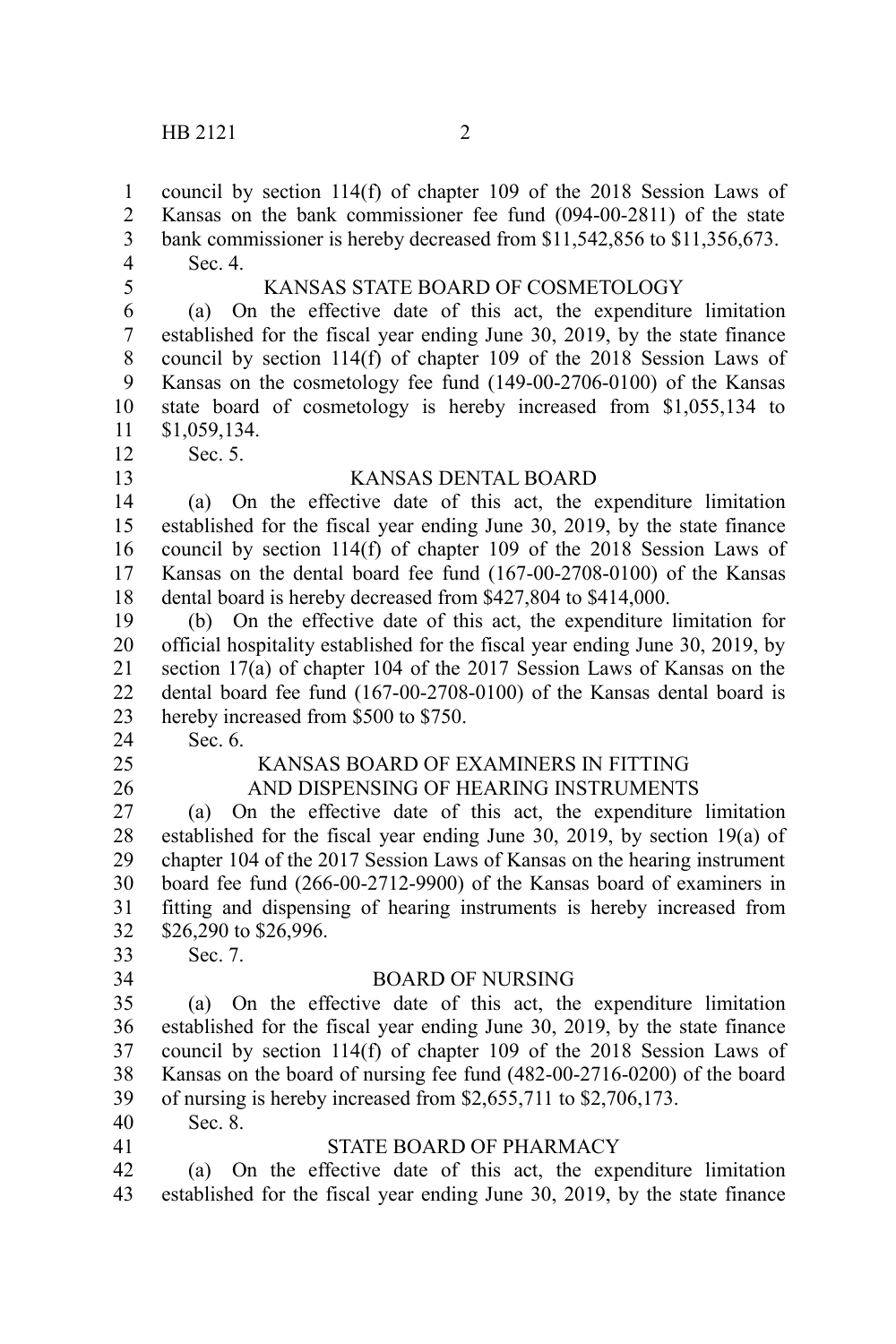council by section 114(f) of chapter 109 of the 2018 Session Laws of Kansas on the state board of pharmacy fee fund (531-00-2718-0100) of the state board of pharmacy is hereby increased from \$1,622,639 to \$1,663,690. Sec. 9. KANSAS REAL ESTATE COMMISSION (a) On the effective date of this act, the expenditure limitation established for the fiscal year ending June 30, 2019, by the state finance council by section 114(f) of chapter 109 of the 2018 Session Laws of Kansas on the real estate fee fund (549-00-2721-0100) of the Kansas real 1 2 3 4 5 6 7 8 9 10

estate commission is hereby increased from \$1,043,759 to \$1,076,152. 11

Sec. 10. 12

# STATE BOARD OF TECHNICAL PROFESSIONS

(a) On the effective date of this act, the expenditure limitation established for the fiscal year ending June 30, 2019, by the state finance council by section 114(f) of chapter 109 of the 2018 Session Laws of Kansas on the technical professions fee fund (663-00-2729-0100) of the state board of technical professions is hereby decreased from \$764,182 to \$763,182. 14 15 16 17 18 19

20

Sec. 11.

21

32

13

# STATE BOARD OF VETERINARY EXAMINERS

(a) On the effective date of this act, the expenditure limitation established for the fiscal year ending June 30, 2019, by the state finance council by section 114(f) of chapter 109 of the 2018 Session Laws of Kansas on the veterinary examiners fee fund (700-00-2727-1100) of the state board of veterinary examiners is hereby decreased from \$360,653 to \$359,953. 22 23  $24$ 25 26 27

(b) On the effective date of this act, expenditures from the veterinary examiners fee fund for the fiscal year ending June 30, 2019, for official hospitality shall not exceed \$700. 28 29 30

Sec. 12. 31

# DIVISION OF POST AUDIT

(a) On the effective date of this act, of the \$2,499,604 appropriated for the above agency for the fiscal year ending June 30, 2019, by section 34(a) of chapter 104 of the 2017 Session Laws of Kansas from the state general fund in the operations (including legislative post audit committee) account (540-00-1000-0100), the sum of \$244,600 is hereby lapsed. Sec. 13. 33 34 35 36 37

38 39

### STATE TREASURER

(a) On the effective date of this act, the expenditure limitation established for the fiscal year ending June 30, 2019, by the state finance council by section 114(f) of chapter 109 of the 2018 Session Laws of Kansas on the state treasurer operating fund (670-00-2374-2300) of the 40 41 42 43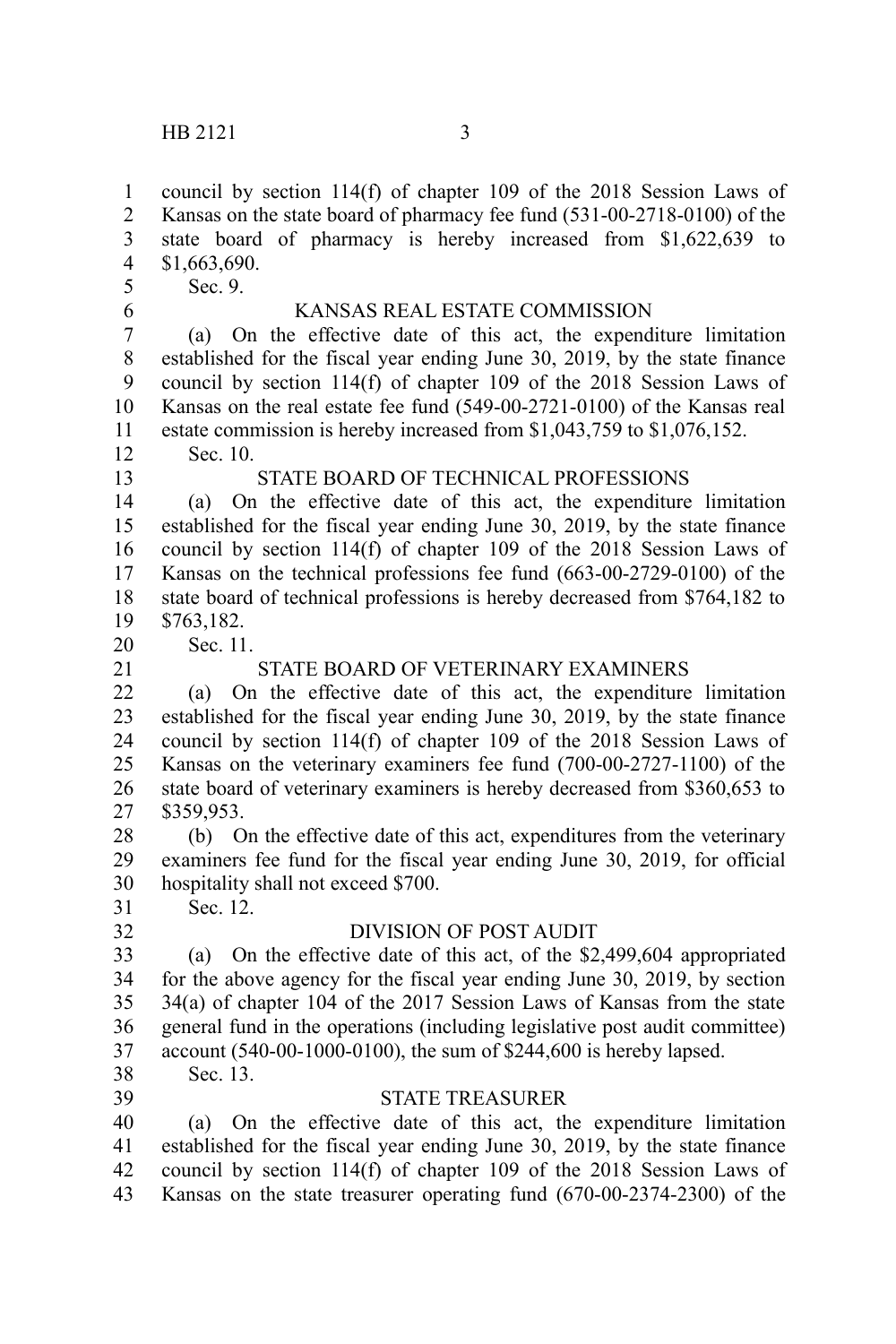state treasurer is hereby decreased from \$1,710,088 to \$1,680,886: *Provided,* That, notwithstanding the provisions of the uniform unclaimed property act, K.S.A. 58-3934 et seq., and amendments thereto, or any other statute, of all the moneys received under the uniform unclaimed property act, K.S.A. 58-3934 et seq., and amendments thereto, during fiscal year 2019, the state treasurer is hereby authorized and directed to credit the first \$1,680,886 received and deposited in the state treasury to the state treasurer operating fund: *Provided further,* That, after such aggregate amount has been credited to the state treasurer operating fund, then all of the moneys received under the uniform unclaimed property act during fiscal year 2019 shall be credited as prescribed under the unclaimed property act, K.S.A. 58-3934 et seq., and amendments thereto: *And provided further,* That all moneys credited to the state treasurer operating fund during fiscal year 2019 are to reimburse the state treasurer for accounting, auditing, budgeting, legal, payroll, personnel and purchasing services and any other governmental services that are performed to administer the provisions of the uniform unclaimed property act, K.S.A. 58-3934 et seq., and amendments thereto, that are not otherwise reimbursed under any other provision of law. Sec. 14. 1 2 3 4 5 6 7 8 9 10 11 12 13 14 15 16 17 18 19 20

- 
- 21

#### INSURANCE DEPARTMENT

(a) On the effective date of this act, the expenditure limitation established for the fiscal year ending June 30, 2019, by the state finance council by section 114(f) of chapter 109 of the 2018 Session Laws of Kansas on the securities act fee fund (331-00-2162-0100) of the insurance department is hereby decreased from \$2,971,162 to \$2,839,224. 22 23 24 25 26

Sec. 15. 27

28

#### STATE BOARD OF INDIGENTS' DEFENSE SERVICES

(a) There is appropriated for the above agency from the state general fund for the fiscal year ending June 30, 2019, the following: 29 30

Assigned counsel expenditures (328-00-1000-0700)..................... \$800,000 Sec. 16. 31 32

33

#### KANSAS PUBLIC EMPLOYEES RETIREMENT SYSTEM

(a) On the effective date of this act, or as soon thereafter as moneys are available, the director of accounts and reports shall transfer \$280,680 from the MSA compliance fund (565-00-2274-2274) of the department of revenue to the Kansas endowment for youth fund (365-00-7000-2000) of the Kansas public employees retirement system. 34 35 36 37 38

(b) On the effective date of this act, the provisions of section 47(d) of chapter 109 of the 2018 Session Laws of Kansas concerning the transfer for fiscal year 2019 are hereby declared to be null and void and shall have no force and effect. 39 40 41 42

Sec. 17. 43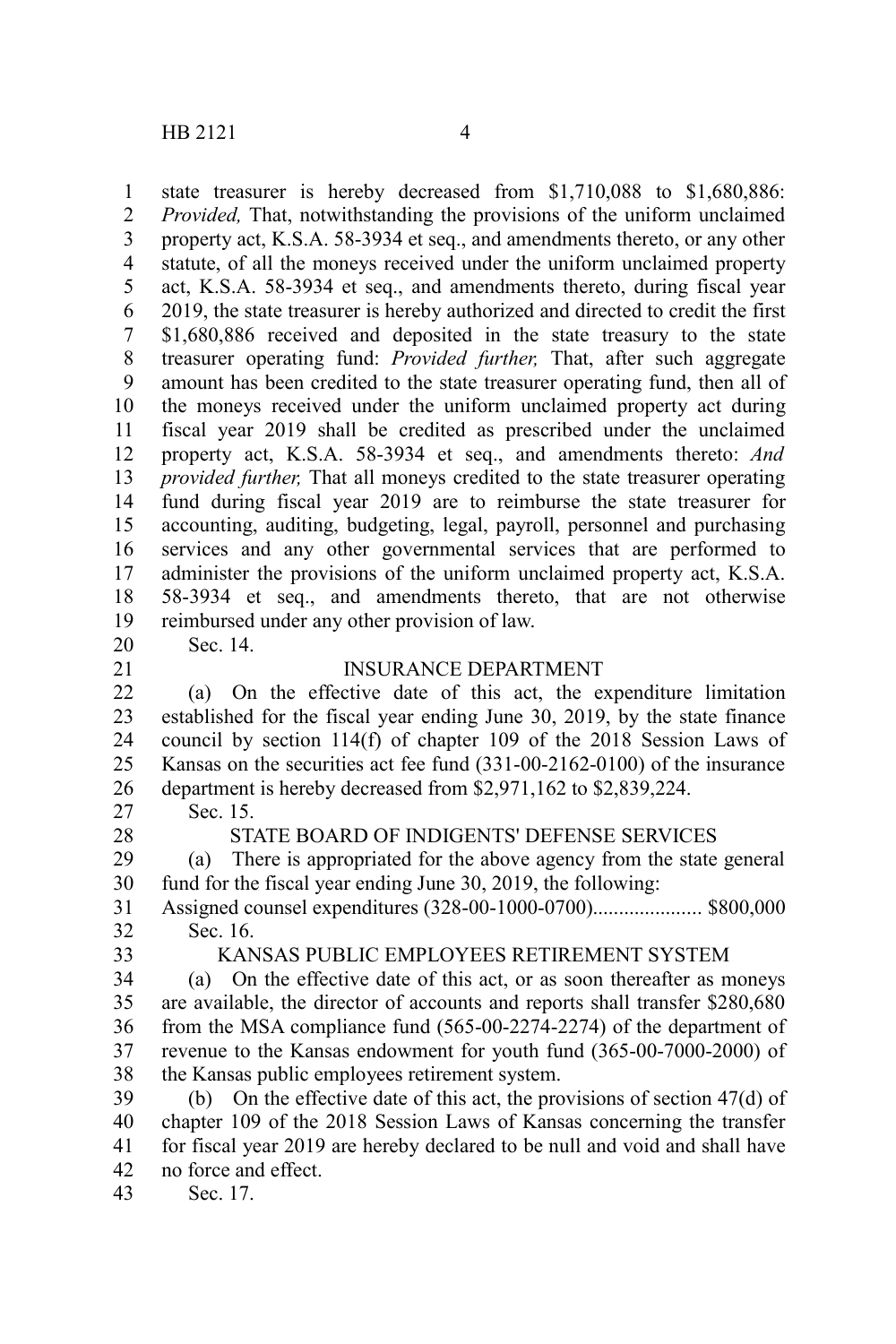| 1                       | STATE CORPORATION COMMISSION                                                   |
|-------------------------|--------------------------------------------------------------------------------|
| $\overline{c}$          | (a) On the effective date of this act, the expenditure limitation for          |
| $\overline{\mathbf{3}}$ | official hospitality established for the fiscal year ending June 30, 2019, by  |
| $\overline{4}$          | section 61(e) of chapter 104 of the 2017 Session Laws of Kansas on the         |
| 5                       | public service regulation fund (143-00-2019-0100), the motor carrier           |
| 6                       | license fees fund (143-00-2812-5500) and the conservation fee fund (143-       |
| $\boldsymbol{7}$        | 00-2130-2000) of the state corporation commission is hereby increased, in      |
| 8                       | the aggregate, from $$2,000$ to $$2,500$ .                                     |
| 9                       | Sec. 18.                                                                       |
| 10                      | DEPARTMENT OF ADMINISTRATION                                                   |
| 11                      | There is appropriated for the above agency from the state general<br>(a)       |
| 12                      | fund for the fiscal year ending June 30, 2019, the following:                  |
| 13                      | $\ldots$ \$9,291,945                                                           |
| 14                      | (b) On the effective date of this act, of the \$250,000 appropriated for       |
| 15                      | the above agency for the fiscal year ending June 30, 2019, by section $66(k)$  |
| 16                      | of chapter 104 of the 2017 Session Laws of Kansas from the state               |
| 17                      | institutions building fund in the SIBF – state building insurance account      |
| 18                      | (173-00-8100-8920), the sum of \$56,227 is hereby lapsed.                      |
| 19                      | (c) On the effective date of this act, of the $$270,000$ appropriated for      |
| 20                      | the above agency for the fiscal year ending June 30, 2019, by section $66(1)$  |
| 21                      | of chapter 104 of the 2017 Session Laws of Kansas from the correctional        |
| 22                      | institutions building fund in the CIBF – state building insurance account      |
| 23                      | (173-00-8600-8930), the sum of \$2,578 is hereby lapsed.                       |
| 24                      | On the effective date of this act, the provisions of section $66(q)$ of<br>(d) |
| 25                      | chapter 104 of the 2017 Session Laws of Kansas are hereby declared to be       |
| 26                      | null and void and shall have no force and effect.                              |
| 27                      | Sec. 19.                                                                       |
| 28                      | DEPARTMENT OF ADMINISTRATION                                                   |
| 29                      | There is appropriated for the above agency from the following<br>(a)           |
| 30                      | special revenue fund or funds for the fiscal year ending June 30, 2020, all    |
| 31                      | moneys now or hereafter lawfully credited to and available in such fund or     |
| 32                      | funds, except that expenditures other than refunds authorized by law shall     |
| 33                      | not exceed the following:                                                      |
| 34                      |                                                                                |
| 35                      | Sec. 20.                                                                       |
| 36                      | DEPARTMENT OF REVENUE                                                          |
| 37                      | On the effective date of this act, the expenditure limitation<br>(a)           |
| 38                      | established for the fiscal year ending June 30, 2019, by the state finance     |
| 39                      | council by section 114(f) of chapter 109 of the 2018 Session Laws of           |
| 40                      | Kansas on the division of vehicles operating fund (565-00-2089-2020) of        |
| 41                      | the department of revenue is hereby decreased from \$48,770,738 to             |
| 42                      | \$48,689,925.                                                                  |
| 43                      | Sec. 21.                                                                       |
|                         |                                                                                |
|                         |                                                                                |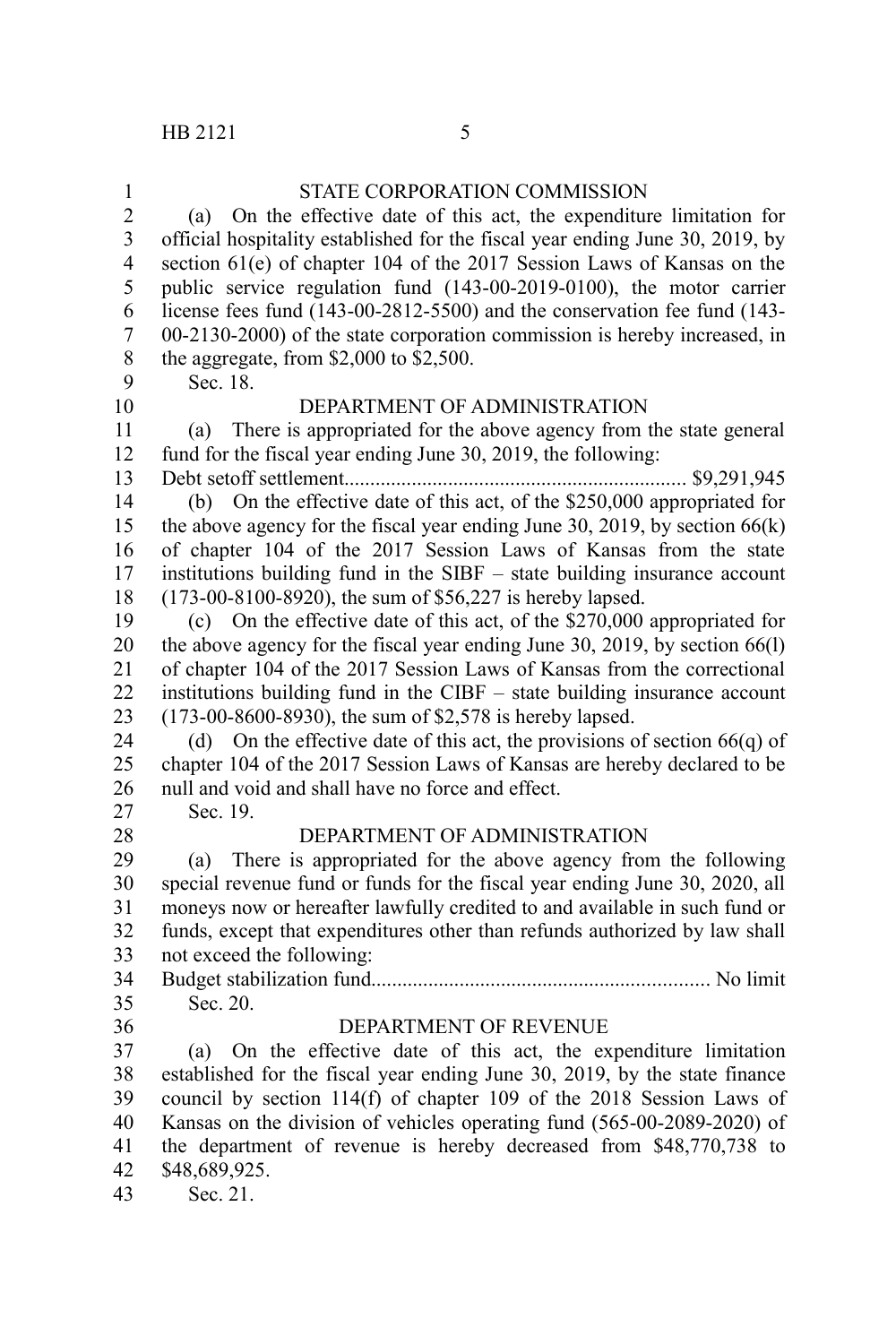1

## KANSAS LOTTERY

(a) On the effective date of this act, the aggregate amount authorized by section 78(b) of chapter 104 of the 2017 Session Laws of Kansas to be transferred from the lottery operating fund (450-00-5123-5100) to the state gaming revenues fund (173-00-9011-9100) during the fiscal year ending June 30, 2019, is hereby decreased from \$76,000,000 to \$70,500,000. 2 3 4 5 6

(b) Notwithstanding the provisions of K.S.A. 74-8724, and amendments thereto, or any other statute, during the fiscal year ending June 30, 2019, the director of accounts and reports shall transfer from the lottery operating fund (450-00-5123-5100) to the state gaming revenues fund (173-00-9011-9100) the amount of total profit attributed to the veterans benefits game pursuant to K.S.A. 74-8724, and amendments thereto, during fiscal year 2019: *Provided further,* That, the transfer to the veterans benefit lottery game fund for the fiscal year ending June 30, 2019, authorized by section 63(e) of chapter 109 of the 2018 Session Laws of Kansas represents and includes the profits derived from the veterans benefits game pursuant to K.S.A. 74-8724, and amendments thereto: *Provided further,* That, on or before August 1, 2019, the executive director of the lottery shall report the amount of total profit attributed to the veterans benefits game pursuant to K.S.A. 74-8724, and amendments thereto, during fiscal year 2019 to the director of the budget and the director of legislative research. 7 8 9 10 11 12 13 14 15 16 17 18 19 20 21 22 23

Sec. 22.

24

31 32

#### DEPARTMENT OF COMMERCE

(a) On the effective date of this act, of the \$2,053,457 appropriated for the above agency for the fiscal year ending June 30, 2019, by section 83(b) of chapter 104 of the 2017 Session Laws of Kansas from the state economic development initiatives fund in the rural opportunity zones program account (300-00-1900-1150), the sum of \$213,214 is hereby lapsed. 25 26 27 28 29 30

Sec. 23.

### KANSAS COMMISSION ON VETERANS AFFAIRS OFFICE

(a) There is appropriated for the above agency from the state institutions building fund for the fiscal year ending June 30, 2019, for the capital improvements project or projects specified, the following: 33 34 35

- Veterans' home rehabilitation and repair 36
- 37

projects (694-00-8100-8250)...................................................... \$87,632

(b) On the effective date of this act, the expenditure limitation established for the fiscal year ending June 30, 2019, by section 63(d) of chapter 109 of the 2018 Session Laws of Kansas on the veterans benefit lottery game fund (694-00-2303-2303) of the Kansas commission on veterans affairs office is hereby increased from \$1,200,000 to no limit. Sec. 24. 38 39 40 41 42 43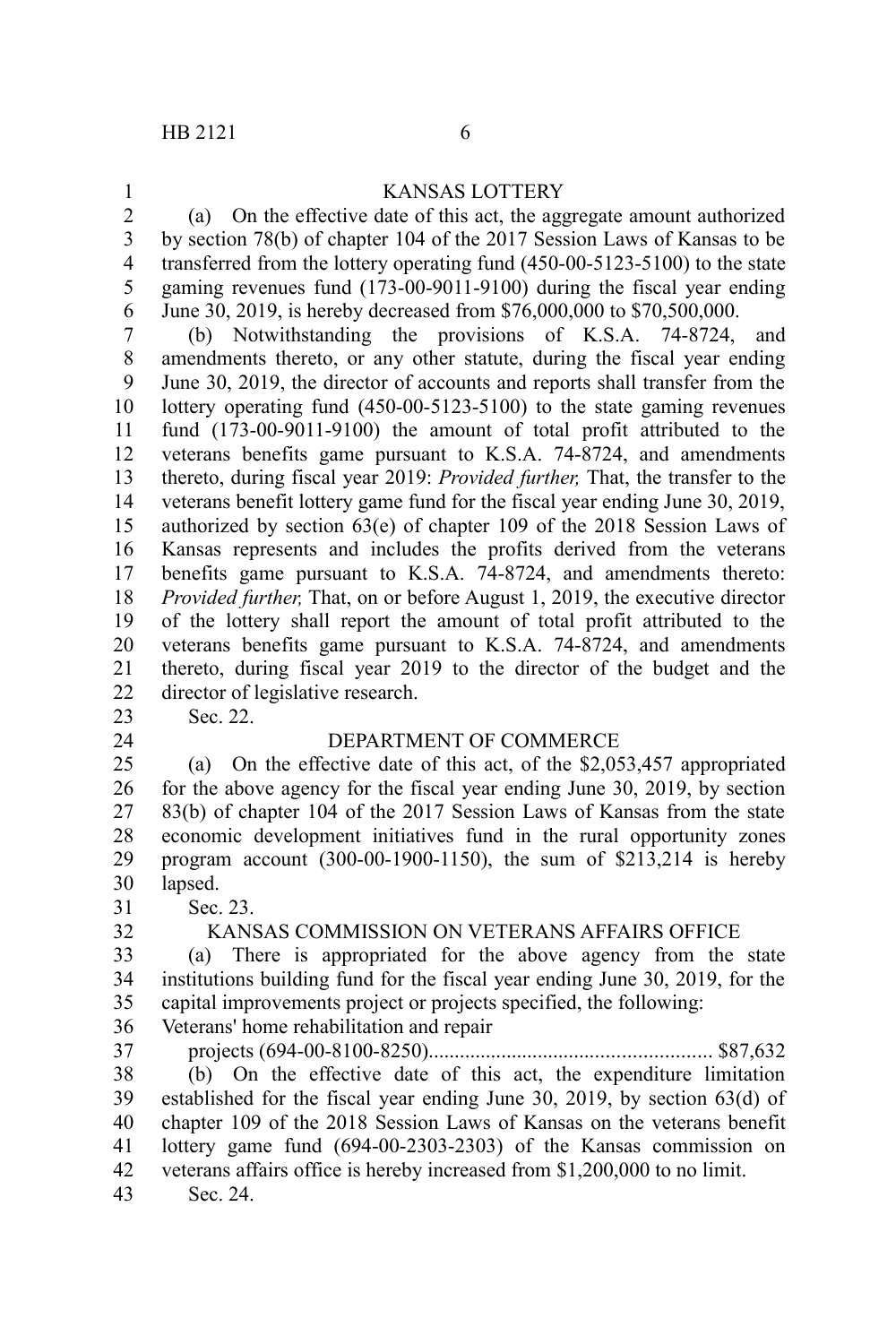| $\mathbf{1}$   | DEPARTMENT OF HEALTH AND ENVIRONMENT -                                         |
|----------------|--------------------------------------------------------------------------------|
| $\overline{2}$ | <b>DIVISION OF PUBLIC HEALTH</b>                                               |
| 3              | There is appropriated for the above agency from the following<br>(a)           |
| $\overline{4}$ | special revenue fund or funds for the fiscal year ending June 30, 2019, all    |
| 5              | moneys now or hereafter lawfully credited to and available in such fund or     |
| 6              | funds, except that expenditures other than refunds authorized by law shall     |
| 7              | not exceed the following:                                                      |
| 8              | Alzheimer's association inclusion -                                            |
| 9              |                                                                                |
| 10             | ESSA preschool development grants birth through five                           |
| 11             |                                                                                |
| 12             |                                                                                |
| 13             | Sec. 25.                                                                       |
| 14             | DEPARTMENT OF HEALTH AND ENVIRONMENT -                                         |
| 15             | DIVISION OF HEALTH CARE FINANCE                                                |
| 16             | There is appropriated for the above agency from the state general<br>(a)       |
| 17             | fund for the fiscal year ending June 30, 2019, the following:                  |
| 18             | Health policy operating expenditures (264-00-1000-0010) \$2,222,103            |
| 19             | (b) On the effective date of this act, of the \$162,197,716 appropriated       |
| 20             | for the above agency for the fiscal year ending June 30, 2019, by section      |
| 21             | 68(a) of chapter 109 of the 2018 Session Laws of Kansas from the state         |
| 22             | general fund in the other medical assistance account (264-00-1000-3026),       |
| 23             | the sum of \$29,503,110 is hereby lapsed.                                      |
| 24             | (c) During the fiscal year ending June 30, 2019, in addition to the            |
| 25             | other purposes for which expenditures may be made by the department of         |
| 26             | health and environment - division of health care finance from moneys           |
| 27             | appropriated from the state general fund or from any special revenue funds     |
| 28             | or funds for fiscal year 2019 by chapter 104 of the 2017 Session Laws of       |
| 29             | Kansas, chapter 109 of the 2018 Session Laws of Kansas, this or any other      |
| 30             | appropriation act of the 2019 regular session of the legislature,              |
| 31             | expenditures shall be made by the above agency from such moneys to             |
| 32             | implement, and require any managed care organization providing state           |
| 33             | medicaid services under the Kansas medical assistance program to               |
| 34             | implement, a policy to provide at least a 60-day admission for individuals     |
| 35             | requiring inpatient treatment in a psychiatric residential treatment facility, |
| 36             | as determined by a managed care organization providing state medicaid          |
| 37             | services under the Kansas medical assistance program, without imposing         |
| 38             | any prior authorization requirements to receive such admission or              |
| 39             | treatment.                                                                     |
| 40             | Sec. 26.                                                                       |
| 41             | DEPARTMENT OF HEALTH AND ENVIRONMENT -                                         |
| 42             | <b>DIVISION OF ENVIRONMENT</b>                                                 |

(a) There is appropriated for the above agency from the following 43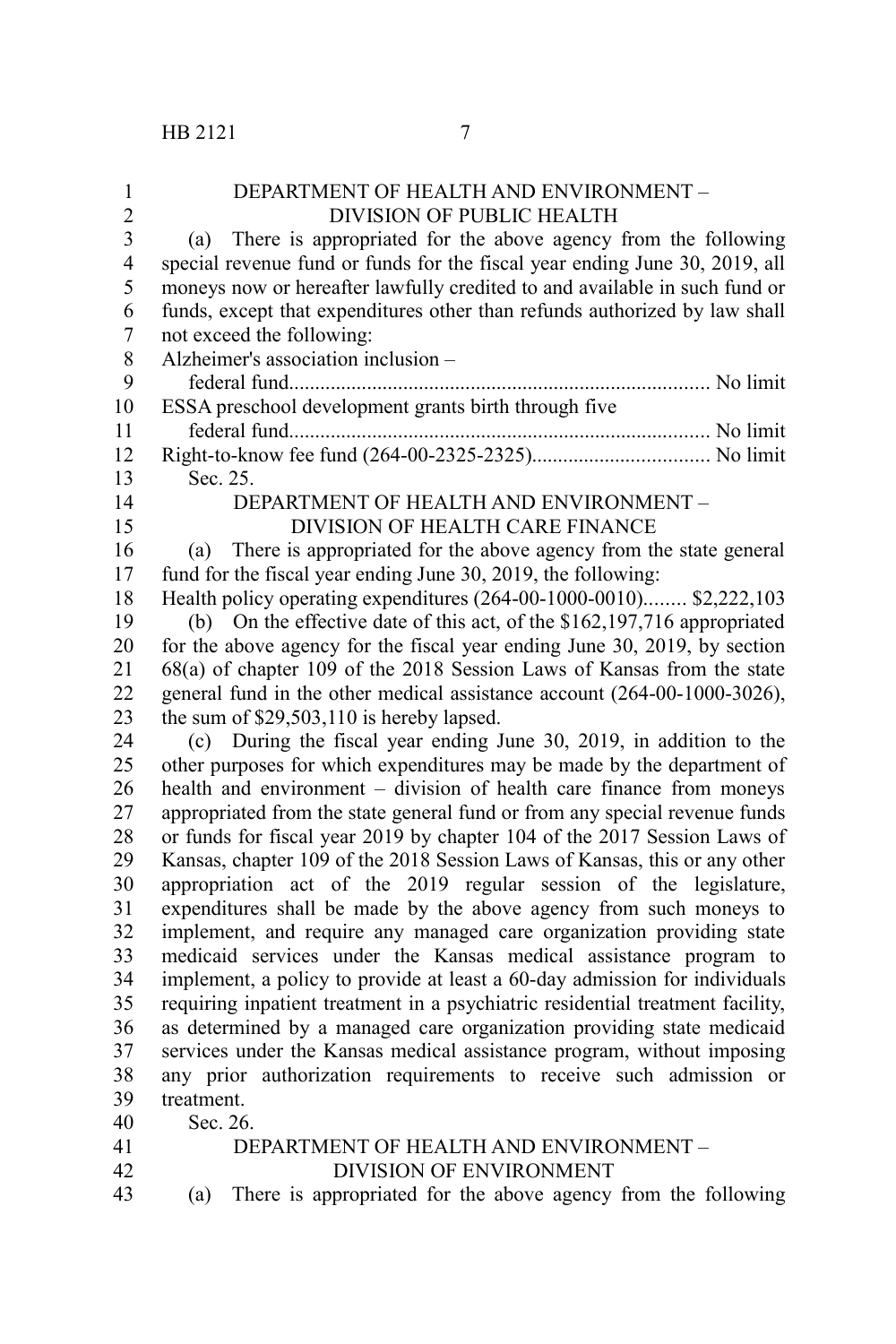| $\mathbf{1}$            | special revenue fund or funds for the fiscal year ending June 30, 2019, all  |
|-------------------------|------------------------------------------------------------------------------|
| $\overline{c}$          | moneys now or hereafter lawfully credited to and available in such fund or   |
| $\overline{\mathbf{3}}$ | funds, except that expenditures other than refunds authorized by law shall   |
| $\overline{\mathbf{4}}$ | not exceed the following:                                                    |
| 5                       | Volkswagen environmental fund (264-00-7269-7269) No limit                    |
| 6                       | Sec. 27.                                                                     |
| $\overline{7}$          | KANSAS DEPARTMENT FOR AGING AND DISABLITY SERVICES                           |
| 8                       | (a) There is appropriated for the above agency from the state general        |
| 9                       | fund for the fiscal year ending June 30, 2019, the following:                |
| 10                      | LTC - medicaid assistance - NF                                               |
| 11                      |                                                                              |
| 12                      | Kansas neurological institute - operating expenditures                       |
| 13                      |                                                                              |
| 14                      | Larned state hospital - operating expenditures                               |
| 15                      |                                                                              |
| 16                      | Osawatomie state hospital - operating expenditures                           |
| 17                      |                                                                              |
| 18                      | Osawatomie state hospital - certified care expenditures                      |
| 19                      |                                                                              |
| 20                      | Parsons state hospital and training center –                                 |
| 21                      |                                                                              |
| 22                      | (b) There is appropriated for the above agency from the state                |
| 23                      | institutions building fund for the fiscal year ending June 30, 2019, for the |
| 24                      | capital improvements project or projects specified, the following:           |
| 25                      |                                                                              |
| 26                      | (c) On the effective date of this act, of the \$7,129,380 appropriated       |
| 27                      | for the above agency for the fiscal year ending June 30, 2019, by section    |
| 28                      | 100(a) of chapter 104 of the 2017 Session Laws of Kansas from the state      |
| 29                      | general fund in the LTC - medicaid assistance - PACE account (039-00-        |
| 30                      | 1000-0530), the sum of \$730,000 is hereby lapsed.                           |
| 31                      | (d) On the effective date of this act, the expenditure limitation            |
| 32                      | established for the fiscal year ending June 30, 2019, by the state finance   |
| 33                      | council by section 114(f) of chapter 109 of the 2018 Session Laws of         |
| 34                      | Kansas on the Larned state hospital fee fund (410-00-2073-2100) of the       |
| 35                      | Kansas department for aging and disability services is hereby decreased      |
| 36                      | from \$3,961,931 to \$3,946,301.                                             |
| 37                      | (e) On the effective date of this act, the expenditure limitation            |
| 38                      | established for the fiscal year ending June 30, 2019, by section $72(k)$ of  |
| 39                      | chapter 109 of the 2018 Session Laws of Kansas on the Osawatomie state       |
| 40                      | hospital fee fund (494-00-2079-4200) of the Kansas department for aging      |
| 41                      | and disability services is hereby decreased from \$840,706 to \$716,362.     |
| 42                      | On the effective date of this act, the expenditure limitation<br>(f)         |
| 43                      | established for the fiscal year ending June 30, 2019, by the state finance   |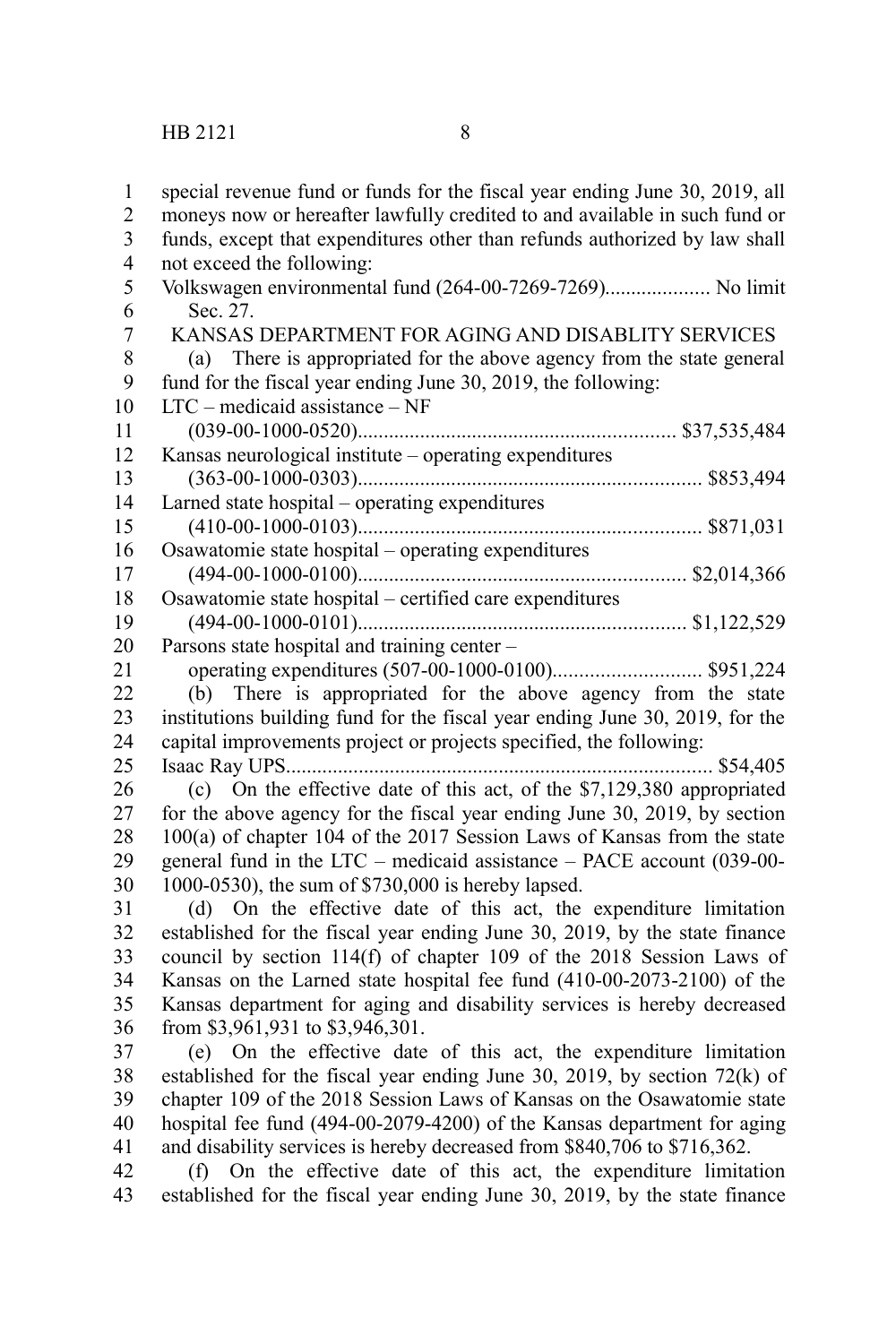1 2

decreased from \$2,664,025 to \$2,207,525. 4

(g) On the effective date of this act, the expenditure limitation established for the fiscal year ending June 30, 2019, by the state finance council by section 114(f) of chapter 109 of the 2018 Session Laws of Kansas on the problem gambling and addictions grant fund (039-00-2371- 2371) of the Kansas department for aging and disability services is hereby decreased from \$6,829,101 to \$6,825,996. 5 6 7 8 9 10

(h) Notwithstanding the provisions of K.S.A. 2018 Supp. 75-5958, and amendments thereto, or any other statute, and subject to appropriations, the secretary for aging and disability services may provide rate increases for nursing facilities for fiscal year 2019. 11 12 13 14

(i) On the effective date of this act, of the \$3,845,751 appropriated for the above agency for the fiscal year ending June 30, 2019, by section 186(a) of chapter 104 of the 2017 Session Laws of Kansas from the state institutions building fund in the debt service – new state security hospital account (039-00-8100-8320), the sum of \$3,878 is hereby lapsed. 15 16 17 18 19

(j) On the effective date of this act, of the \$2,602,200 appropriated for the above agency for the fiscal year ending June 30, 2019, by section 186(a) of chapter 104 of the 2017 Session Laws of Kansas from the state institutions building fund in the debt service – state hospitals rehabilitation and repair account (039-00-8100-8325), the sum of \$106 is hereby lapsed. 20 21 22 23 24

(k) On the effective date of this act, any unencumbered balance in each of the following capital improvement accounts of the state institutions building fund is hereby lapsed: Kansas neurological institute – energy conservation improvement debt service (363-00-8100-8000). 25 26 27 28

Sec. 28. 29

30

42

# KANSAS DEPARTMENT FOR CHILDREN AND FAMILIES

(a) There is appropriated for the above agency from the state general fund for the fiscal year ending June 30, 2019, the following: 31 32

State operations (including official hospitality) 33

|    | 35 Youth services aid and assistance (629-00-1000-7020) \$3,670,777 |
|----|---------------------------------------------------------------------|
| 36 | Sec. 29.                                                            |
| 37 | KANSAS STATE SCHOOL FOR THE BLIND                                   |

(a) There is appropriated for the above agency from the state general fund for the fiscal year ending June 30, 2019, the following: 38 39

Operating expenditures (604-00-1000-0303)..................................... \$7,528 Sec. 30. 40 41

KANSAS STATE SCHOOL FOR THE DEAF

(a) There is appropriated for the above agency from the state general 43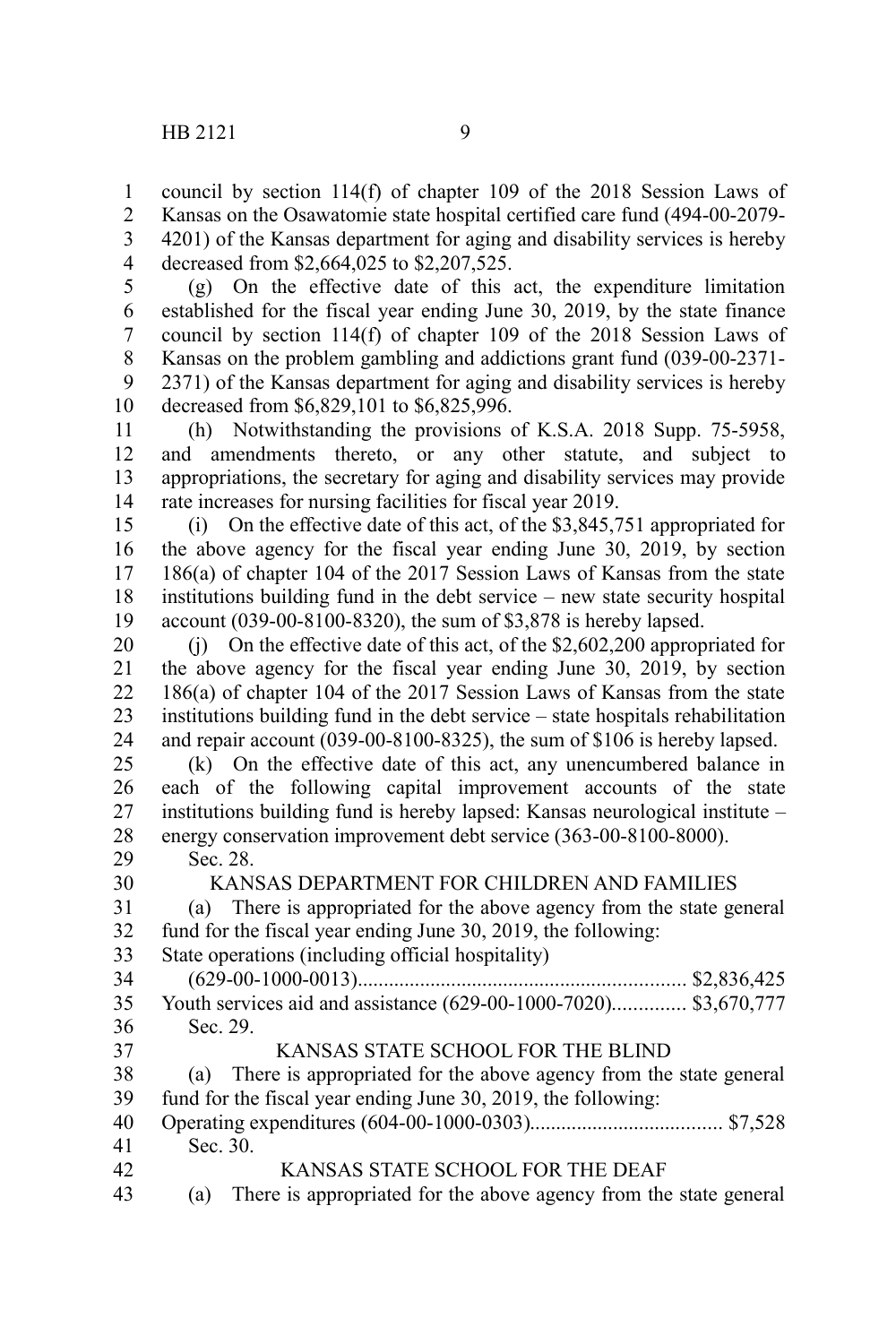fund for the fiscal year ending June 30, 2019, the following: Operating expenditures (610-00-1000-0303)................................... \$84,553 Sec. 31. STATE HISTORICAL SOCIETY (a) On the effective date of this act, the expenditure limitation established for the fiscal year ending June 30, 2019, by the state finance council by section 114(f) of chapter 109 of the 2018 Session Laws of Kansas on the heritage trust fund (288-00-7379-7600) of the state historical society for state operations is hereby increased from \$57,992 to \$59,284. Sec. 32. UNIVERSITY OF KANSAS (a) On the effective date of this act, or as soon thereafter as moneys are available, the director of accounts and reports shall transfer amounts specified by the chancellor of the university of Kansas of not to exceed a total of \$325,000 for all such amounts, from the general fees fund (682-00- 2107-2000) to the following specified funds and accounts of funds: Federal Perkins loan fund (682-00-7512-7040); educational opportunity act – federal fund (682-00-3842-3020); university federal fund (682-00- 3147-3140); health professions student loan fund (682-00-7513-7050); loans for disadvantaged students fund (682-00-7510-7100). (b) On the effective date of this act, the provisions of section 130(c) of chapter 104 of the 2017 Session Laws of Kansas are hereby declared to be null and void and shall have no force and effect. Sec. 33. STATE BOARD OF REGENTS (a) The appropriation to the national guard educational assistance account (561-00-1000-1300) for the fiscal year ending June 30, 2019, authorized by section 93(a) of chapter 109 of the 2018 Session Laws of Kansas represents and includes the profits derived from the veterans benefits game pursuant to K.S.A. 74-8724, and amendments thereto. Sec. 34. DEPARTMENT OF CORRECTIONS (a) There is appropriated for the above agency from the state general fund for the fiscal year ending June 30, 2019, the following: Treatment and programs – medical and mental (521-00-1000-0152)............................................................... \$1,350,944 (b) There is appropriated for the above agency from the following special revenue fund or funds for the fiscal year ending June 30, 2019, all moneys now or hereafter lawfully credited to and available in such fund or funds, except that expenditures other than refunds authorized by law shall not exceed the following: WIOA adult activities – federal fund 1 2 3 4 5 6 7 8 9 10 11 12 13 14 15 16 17 18 19 20 21 22 23 24 25 26 27 28 29 30 31 32 33 34 35 36 37 38 39 40 41 42 43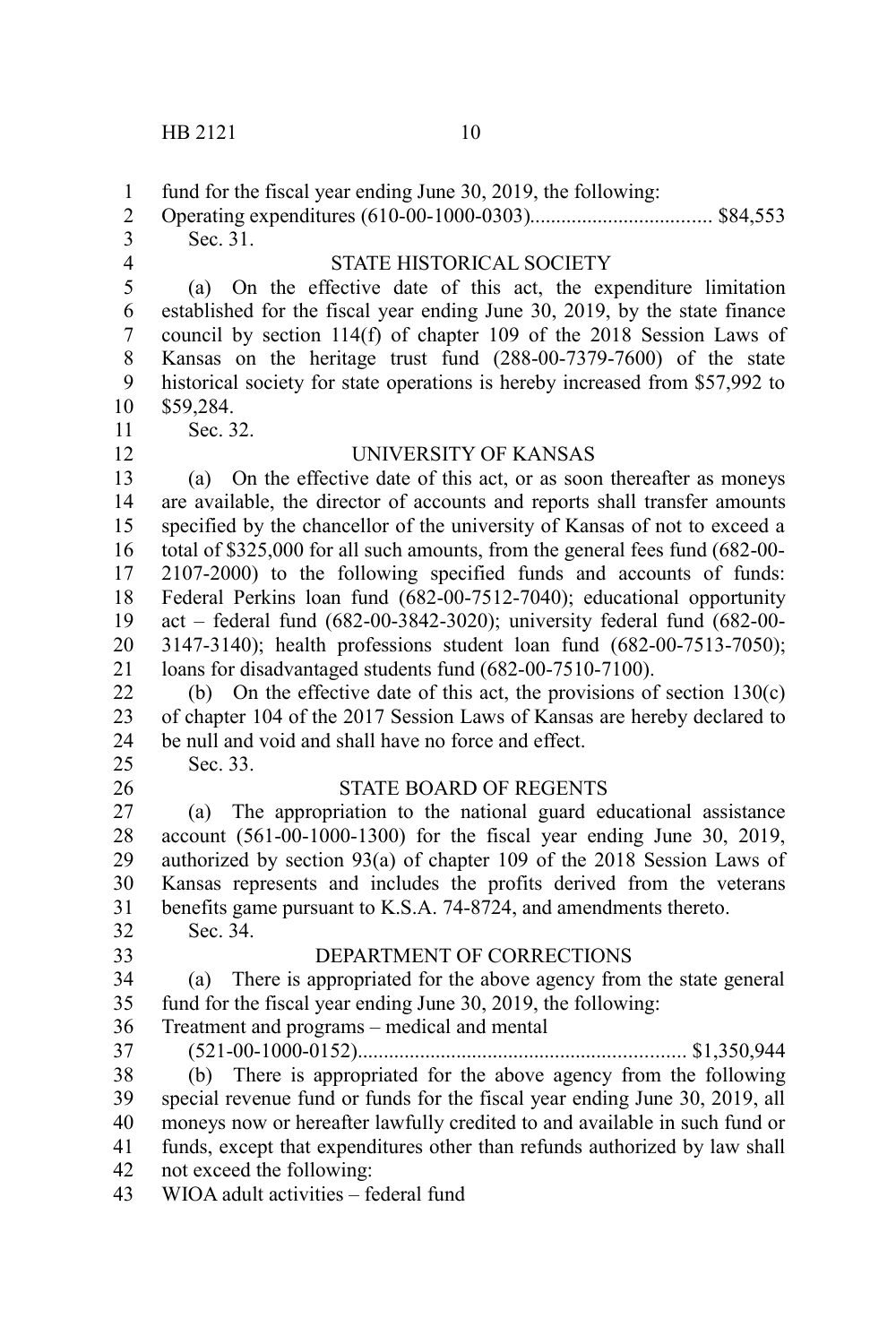| $\mathbf{1}$            |                                                                               |
|-------------------------|-------------------------------------------------------------------------------|
| $\overline{c}$          | WIOA youth activities - federal fund                                          |
| $\overline{\mathbf{3}}$ |                                                                               |
| $\overline{\mathbf{4}}$ | WIOA dislocated worker activities - federal fund                              |
| 5                       |                                                                               |
| 6                       | (c) On the effective date of this act, of the \$3,994,250 appropriated        |
| $\boldsymbol{7}$        | for the above agency for the fiscal year ending June 30, 2019, by section     |
| 8                       | 215(c) of chapter 104 of the 2017 Session Laws of Kansas from the state       |
| 9                       | institutions building fund in the debt service - Topeka complex and Larned    |
| 10                      | juvenile correctional facility account (521-00-8100-8119), the sum of \$162   |
| 11                      | is hereby lapsed.                                                             |
| 12                      | Sec. 35.                                                                      |
| 13                      | <b>ADJUTANT GENERAL</b>                                                       |
| 14                      | There is appropriated for the above agency from the state general<br>(a)      |
| 15                      | fund for the fiscal year ending June 30, 2019, the following:                 |
| 16                      | Operating expenditures                                                        |
| 17                      |                                                                               |
| 18                      | Rehabilitation and repair projects                                            |
| 19                      |                                                                               |
| 20                      | (b) On the effective date of this act, the expenditure limitation for         |
| 21                      | official hospitality established for the fiscal year ending June 30, 2019, by |
| 22                      | section 141(a) of chapter 104 of the 2017 Session Laws of Kansas on the       |
| 23                      | operating expenditures account (034-00-1000-0053) of the state general        |
| 24                      | fund of the adjutant general is hereby increased from \$1,250 to \$2,500.     |
| 25                      | (c) On the effective date of this act, or as soon thereafter as moneys        |
| 26                      | are available, the director of accounts and reports shall transfer \$120,000  |
| 27                      | from the state highway fund of the department of transportation to the        |
| 28                      | office of emergency communications fund (034-00-2496-2496) of the             |
| 29                      | adjutant general.                                                             |
| 30                      | Sec. 36.                                                                      |
| 31                      | KANSAS HIGHWAY PATROL                                                         |
| 32                      | (a) On the effective date of this act, the amount of \$13,088,460.00          |
| 33                      | authorized by section 145(d) of chapter 104 of the 2017 Session Laws of       |
| 34                      | Kansas to be transferred by the director of accounts and reports from the     |
| 35                      | state highway fund of the department of transportation to the Kansas          |
| 36                      | highway patrol operations fund (280-00-2034-1100) of the Kansas               |
| 37                      | highway patrol on April 1, 2019, is hereby decreased to \$12,891,586.00.      |
| 38                      | Sec. 37.                                                                      |
| 39                      | KANSAS DEPARTMENT OF WILDLIFE, PARKS AND TOURISM                              |
| 40                      | (a) On the effective date of this act, the expenditure limitation             |
| 41                      | established for the fiscal year ending June 30, 2019, by the state finance    |
| 42                      | council by section 114(f) of chapter 109 of the 2018 Session Laws of          |
| 43                      | Kansas on the wildlife fee fund (710-00-2300-2890) of the Kansas              |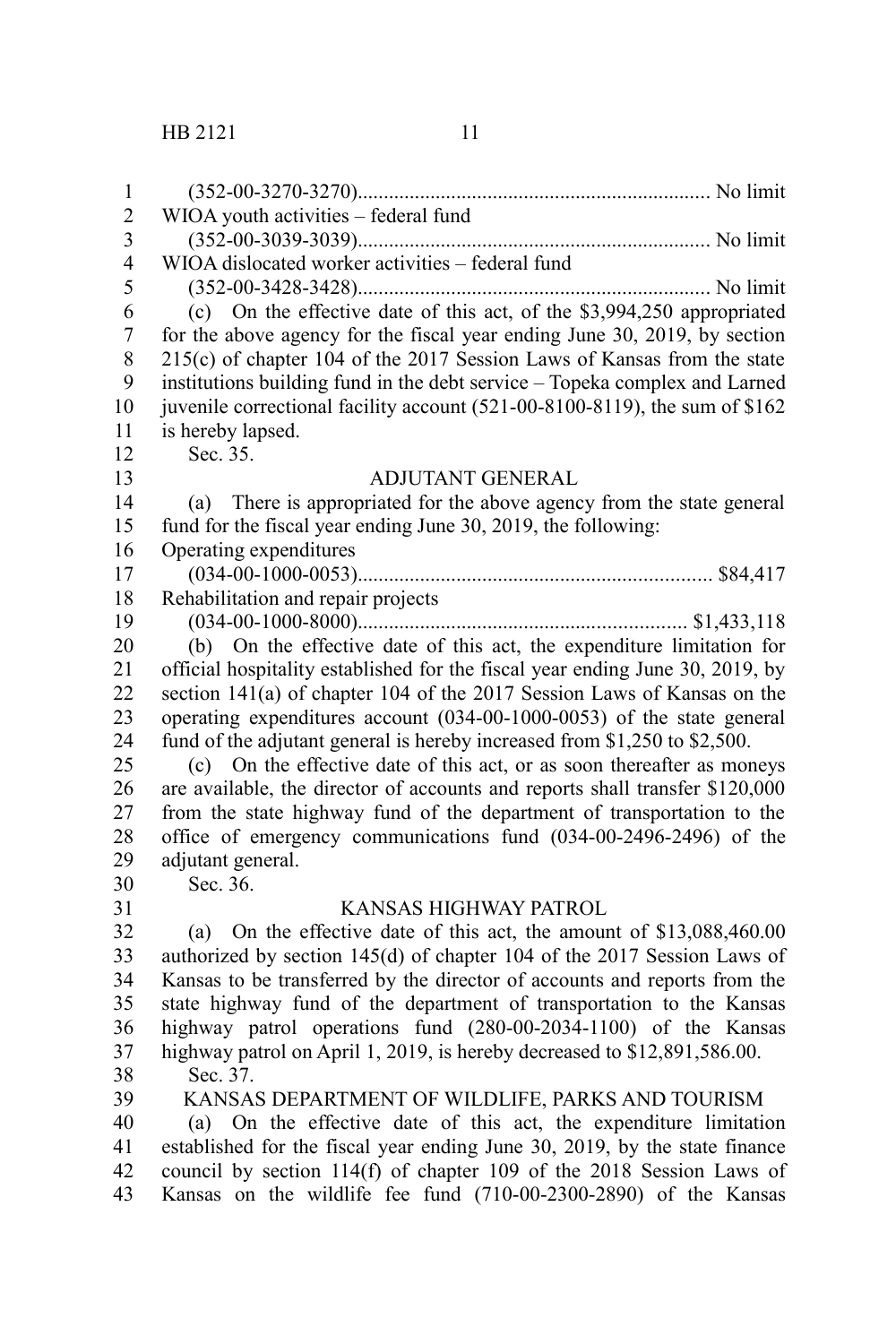department of wildlife, parks and tourism is hereby decreased from \$34,181,260 to \$33,011,277. 1 2

(b) On the effective date of this act, the expenditure limitation established for the fiscal year ending June 30, 2019, by the state finance council by section 114(f) of chapter 109 of the 2018 Session Laws of Kansas on the parks fee fund (710-00-2122-2053) of the Kansas department of wildlife, parks and tourism is hereby increased from \$10,036,957 to \$10,543,242. 3 4 5 6 7 8

(c) On the effective date of this act, the expenditure limitation established for the fiscal year ending June 30, 2019, by the state finance council by section 114(f) of chapter 109 of the 2018 Session Laws of Kansas on the boating fee fund (710-00-2245-2813) of the Kansas department of wildlife, parks and tourism is hereby decreased from \$1,180,077 to \$1,170,266. 9 10 11 12 13 14

(d) On the effective date of this act, the expenditure limitation established for the fiscal year ending June 30, 2019, by the state finance council by section 114(f) of chapter 109 of the 2018 Session Laws of Kansas on the department access roads fund (710-00-2178-2761) of the Kansas department of wildlife, parks and tourism is hereby decreased from \$1,681,693 to \$1,654,684. 15 16 17 18 19 20

(e) On the effective date of this act, of the amount appropriated for the above agency for the fiscal year ending June 30, 2019, by the state finance council by section 114(f) of chapter 109 of the 2018 Session Laws of Kansas from the state economic development initiatives fund in the travel and tourism operating expenditures account (710-00-1900-1901), the sum of \$8,962 is hereby lapsed. 21 22 23 24 25 26

(f) On the effective date of this act, of the amount appropriated for the above agency for the fiscal year ending June 30, 2019, by the state finance council by section 114(f) of chapter 109 of the 2018 Session Laws of Kansas from the state economic development initiatives fund in the operating expenditures account (710-00-1900-1910), the sum of \$8,742 is hereby lapsed. 27 28 29 30 31 32

(g) On the effective date of this act, or as soon thereafter as moneys are available, the director of accounts and reports shall transfer \$59,630 from the state highway fund of the department of transportation to the department access roads fund (710-00-2178-2760) of the Kansas department of wildlife, parks and tourism. 33 34 35 36 37

(h) In addition to the other purposes for which expenditures may be made by the above agency from the parks fee fund for fiscal year 2019 as authorized by section 226(e) of chapter 104 of the 2017 Session Laws of Kansas, expenditures may be made by the above agency from the following capital improvement account or accounts of the parks fee fund for fiscal year 2019 for the following capital improvement project or 38 39 40 41 42 43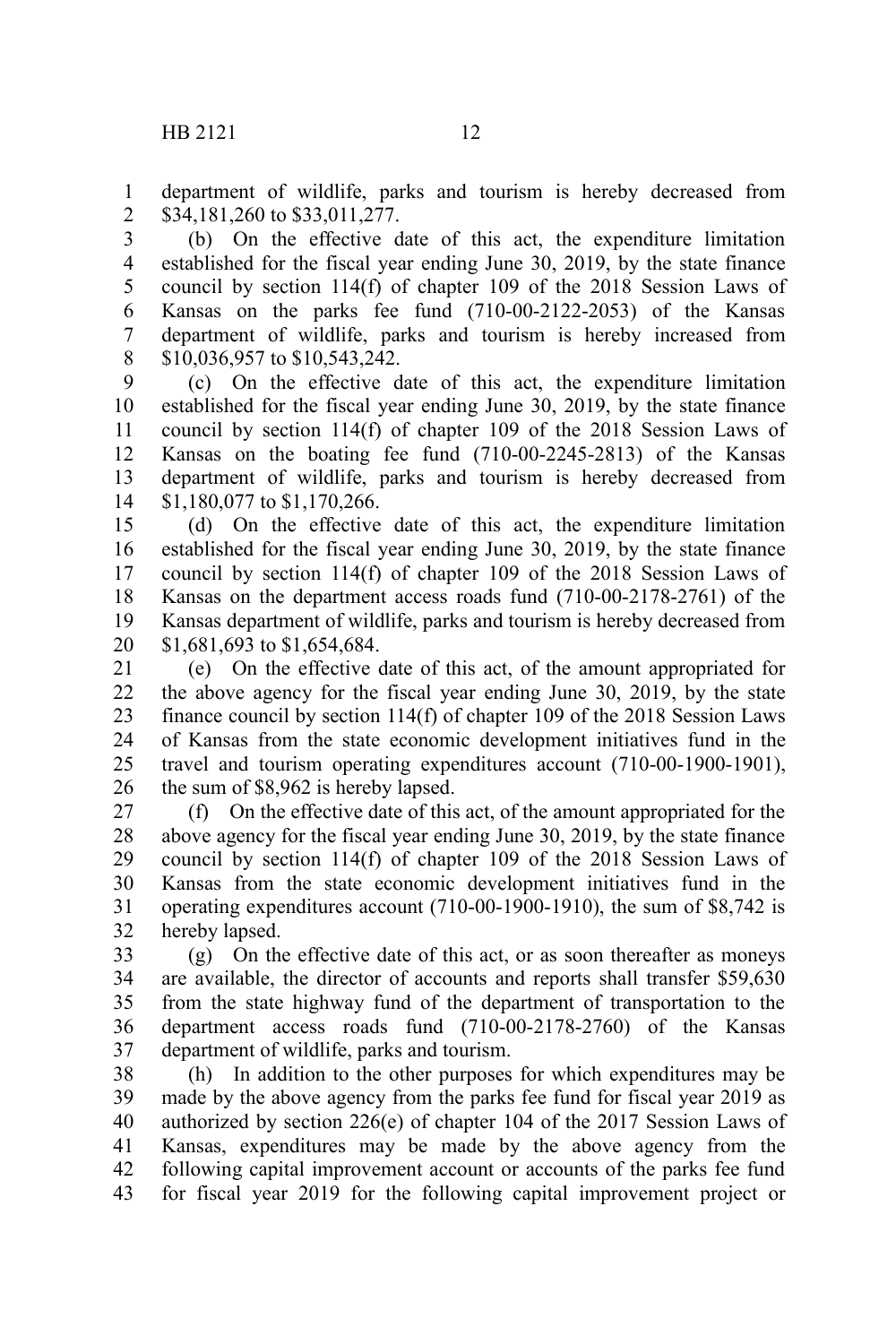projects, subject to the expenditure limitations prescribed therefor: 1

Parks rehabilitation and repair projects (710-00-2122-2066)........ \$180,500 Debt service – Kansas City district office (710-00-2122-2058)...... \$20,594 *Provided,* That all expenditures from such capital improvement accounts shall be in addition to any expenditure limitation imposed on the parks fee fund for fiscal year 2019. 2 3 4 5 6

(i) In addition to the other purposes for which expenditures may be made by the above agency from the wildlife fee fund for fiscal year 2019 as authorized by section  $226(g)$  of chapter 104 of the 2017 Session Laws of Kansas, expenditures may be made by the above agency from the following capital improvement account or accounts of the wildlife fee fund for fiscal year 2019 for the following capital improvement project or projects, subject to the expenditure limitations prescribed therefor: 7 8 9 10 11 12 13

Rehabilitation and repair (710-00-2300-3262)........................... \$2,447,000 *Provided,* That all expenditures from such capital improvement account shall be in addition to any expenditure limitation imposed on the wildlife fee fund for fiscal year 2019. 14 15 16 17

(j) In addition to the other purposes for which expenditures may be made by the above agency from the boating fee fund for fiscal year 2019 as authorized by section 226(f) of chapter 104 of the 2017 Session Laws of Kansas, expenditures may be made by the above agency from the following capital improvement account or accounts of the boating fee fund for fiscal year 2019 for the following capital improvement project or projects, subject to the expenditure limitations prescribed therefor: 18 19 20 21 22 23 24

Coast guard boating projects (710-00-2245-2840).......................... \$25,000 *Provided,* That all expenditures from such capital improvement account shall be in addition to any expenditure limitation imposed on the boating fee fund for fiscal year 2019. Sec. 38. 25 26 27 28

29 30

#### STATE FINANCE COUNCIL

(a) On the effective date of this act, of the \$14,900,000 appropriated for the above agency for the fiscal year ending June 30, 2019, by section 114(b) of chapter 109 of the 2018 Session Laws of Kansas from the state general fund in the state employee pay increase account, the sum of \$1,143,246 is hereby lapsed. 31 32 33 34 35

36 37 Sec. 39.

#### STATE FINANCE COUNCIL

(a) There is appropriated for the above agency from the following special revenue fund or funds for the fiscal year ending June 30, 2020, all moneys now or hereafter lawfully credited to and available in such fund or funds, except that expenditures other than refunds authorized by law shall not exceed the following: Debt prepayment fund..................................................................... No limit 38 39 40 41 42 43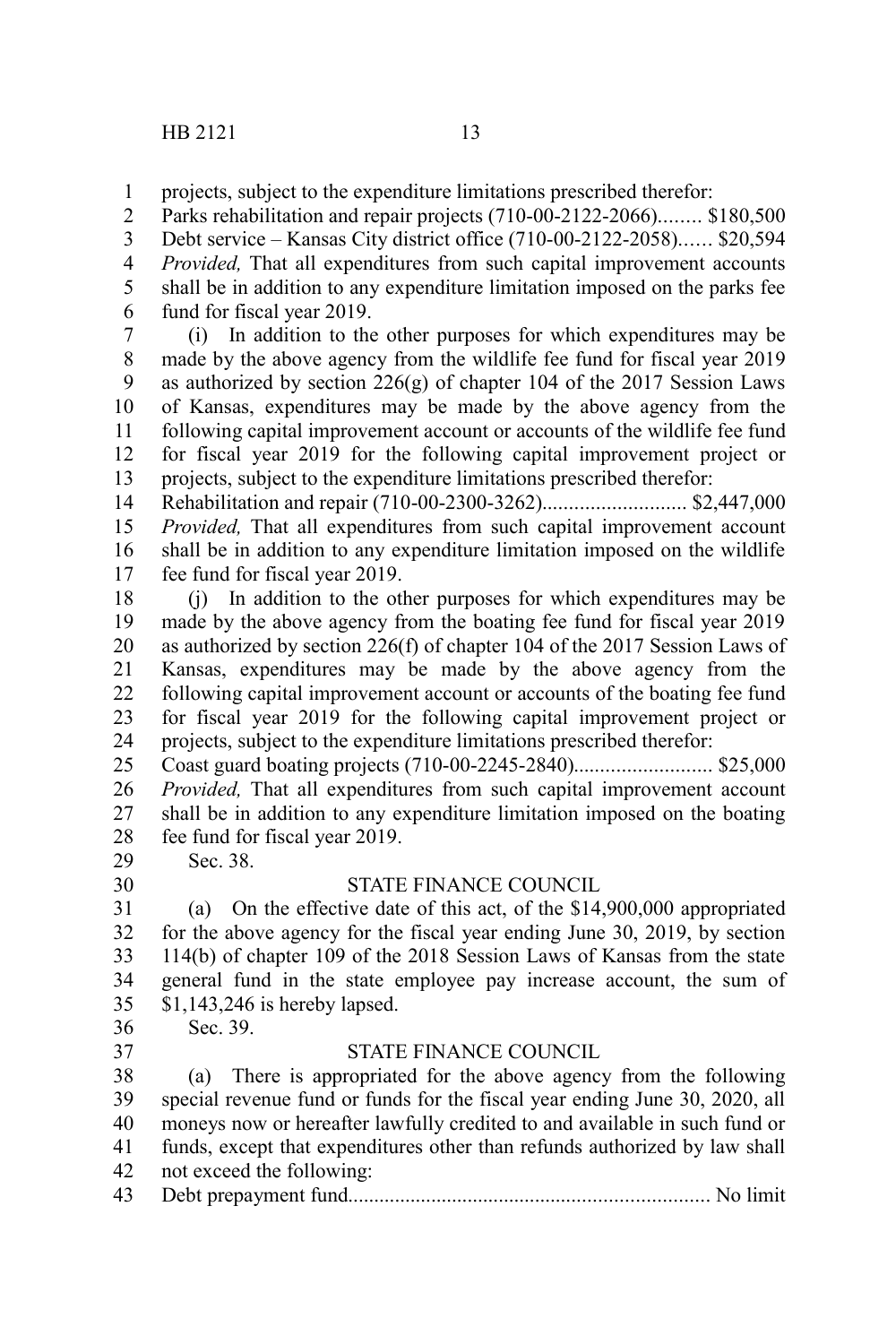Sec. 40. K.S.A. 2018 Supp. 75-4209 is hereby amended to read as follows: 75-4209. (a) The director of investments may invest and reinvest state moneys eligible for investment which *that* are not invested in accordance with K.S.A. 75-4237, and amendments thereto, in the following investments: 1 2 3 4 5

(1) Direct obligations of, or obligations that are insured as to principal and interest by, the United States of America or any agency thereof and obligations and securities of the United States sponsored enterprises*,* which under federal law may be accepted as security for public funds, on and after the effective date of this act moneys available for investment under this subsection shall not be invested in mortgage-backed securities of such enterprises and of the government national mortgage association, except that any such mortgage-backed securities held prior to the effective date of this act may be held to maturity; 6 7 8 9 10 11 12 13 14

(2) repurchase agreements with a bank or a primary government securities dealer*,* which reports to the market reports division of the federal reserve bank of New York for direct obligations of, or obligations that are insured as to principal and interest by, the United States government or any agency thereof and obligations and securities of United States government sponsored enterprises*,* which under federal law may be accepted as security for public funds; 15 16 17 18 19 20 21

(3) commercial paper that does not exceed 270 days to maturity and which *that* has received one of the two highest commercial paper credit ratings by a nationally recognized investment rating firm; and 22 23 24

(4) corporate bonds which *that* have received one of the two highest ratings by a nationally recognized investment rating firm. 25 26

(b) When moneys are available for deposit or investments, the director of investments may invest in SKILL act projects and bonds pursuant to K.S.A. 74-8920, and amendments thereto, and in state agency bonds and bond projects. 27 28 29 30

(c) When moneys are available for deposits or investments, the director of investments may invest in preferred stock of Kansas venture capital, inc., under terms and conditions prescribed by K.S.A. 74-8203, and amendments thereto, but such investments shall not in the aggregate exceed a total amount of \$10,000,000. 31 32 33 34 35

(d) When moneys are available for deposits or investments, the director of investments may invest in loans pursuant to legislative mandates, except that not more than the greater of 10% or \$140,000,000 of the state moneys shall be invested. The provisions of this subsection shall not apply to the provisions of subsection (m). 36 37 38 39 40

(e) Interest on investment accounts in banks is to be paid at maturity, but not less than annually. 41 42

(f) Investments made by the director of investments under the 43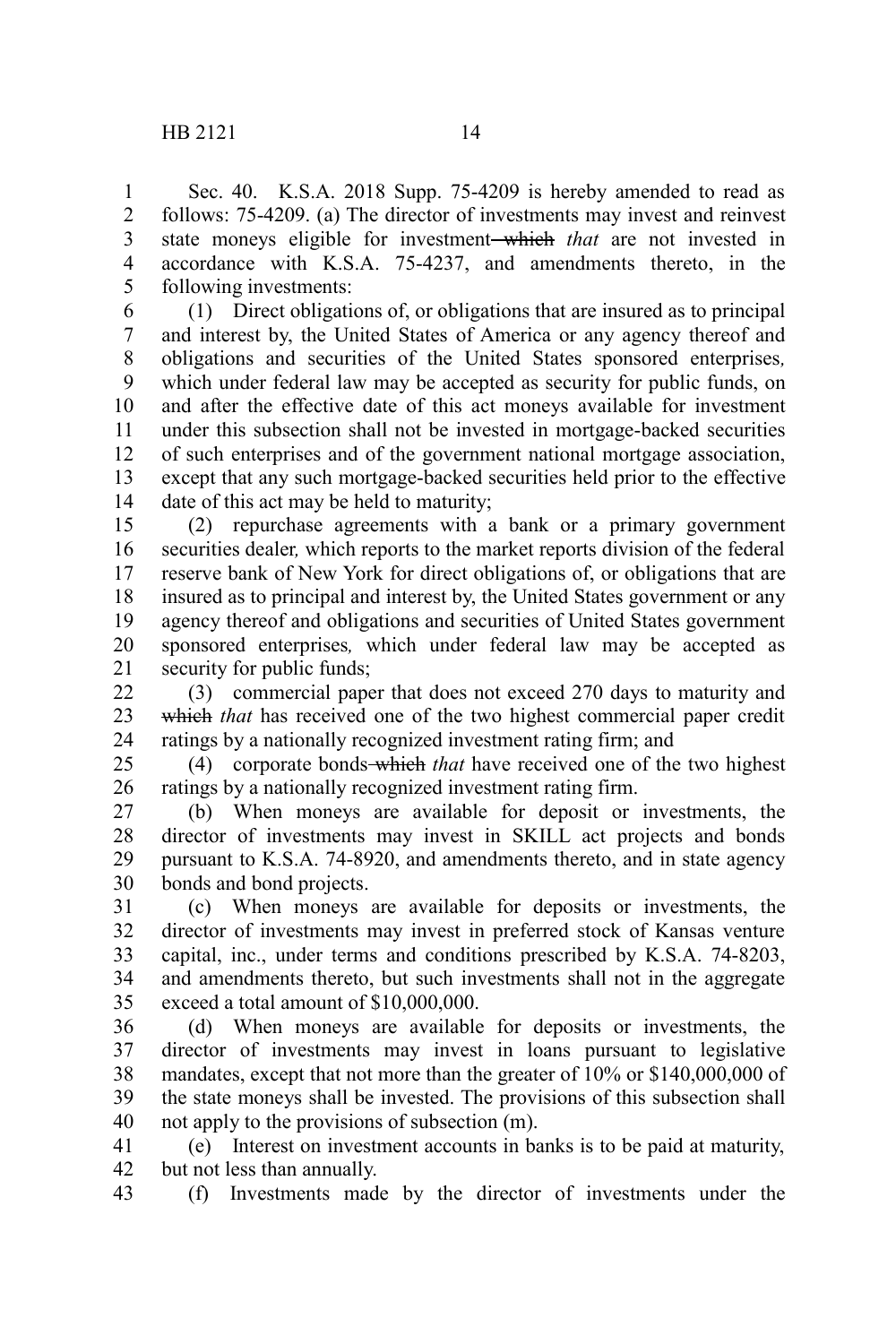provisions of this section shall be made with judgment and care, under circumstances then prevailing, which persons of prudence, discretion and intelligence exercise in the management of their own affairs, not for speculation, but for investment, considering the probable safety of their capital as well as the probable income to be derived. 1 2 3 4 5

(g) Investments under subsection (a) or (b) or under K.S.A. 75-4237, and amendments thereto, shall be for a period not to exceed four years, except that linked deposits authorized under the provisions of K.S.A. 2- 3703 through 2-3707, and amendments thereto, shall not exceed a period of 10 years; agricultural production loan deposits authorized under the provisions of K.S.A. 2018 Supp. 75-4268 through 75-4274, and amendments thereto, shall not exceed a period of eight years and housing loan deposits authorized under K.S.A. 2018 Supp. 75-4276 through 75- 4282, and amendments thereto, shall not exceed a period of five years or 20 years, as applicable pursuant to K.S.A. 2018 Supp. 75-4279, and amendments thereto. 6 7 8 9 10 11 12 13 14 15 16

(h) Investments in securities under subsection (a)(1) shall be limited to securities which *that* do not have any more interest rate risk than do direct United States government obligations of similar maturities. For purposes of this subsection, "interest rate risk" means market value changes due to changes in current interest rates. 17 18 19 20 21

(i) The director of investments shall not invest state moneys eligible for investment under subsection (a), in the municipal investment pool fund, created under K.S.A. 12-1677a, and amendments thereto.  $22$ 23 24

(j) The director of investments shall not invest moneys in the pooled money investment portfolio in derivatives. As used in this subsection, "derivatives" means a financial contract whose value depends on the value of an underlying asset or index of asset values. 25 26 27 28

(k) Moneys and investments in the pooled money investment portfolio shall be invested and reinvested by the director of investments in accordance with investment policies developed, approved, published and updated on an annual basis by the board. Such investment policies shall include at a minimum guidelines which *that* identify credit standards, eligible instruments, allowable maturity ranges, methods for valuing the portfolio, calculating earnings and yields and limits on portfolio concentration for each type of investment. Any changes in such investment policies shall be approved by the pooled money investment board. Such investment policies may specify the contents of reports, methods of crediting funds and accounts and other operating procedures. 29 30 31 32 33 34 35 36 37 38 39

(l) The board shall adopt rules and regulations to establish an overall percentage limitation on the investment of moneys in investments authorized under subsection (a)(3), and within such authorized investment, the board shall establish a percentage limitation on the investment in any 40 41 42 43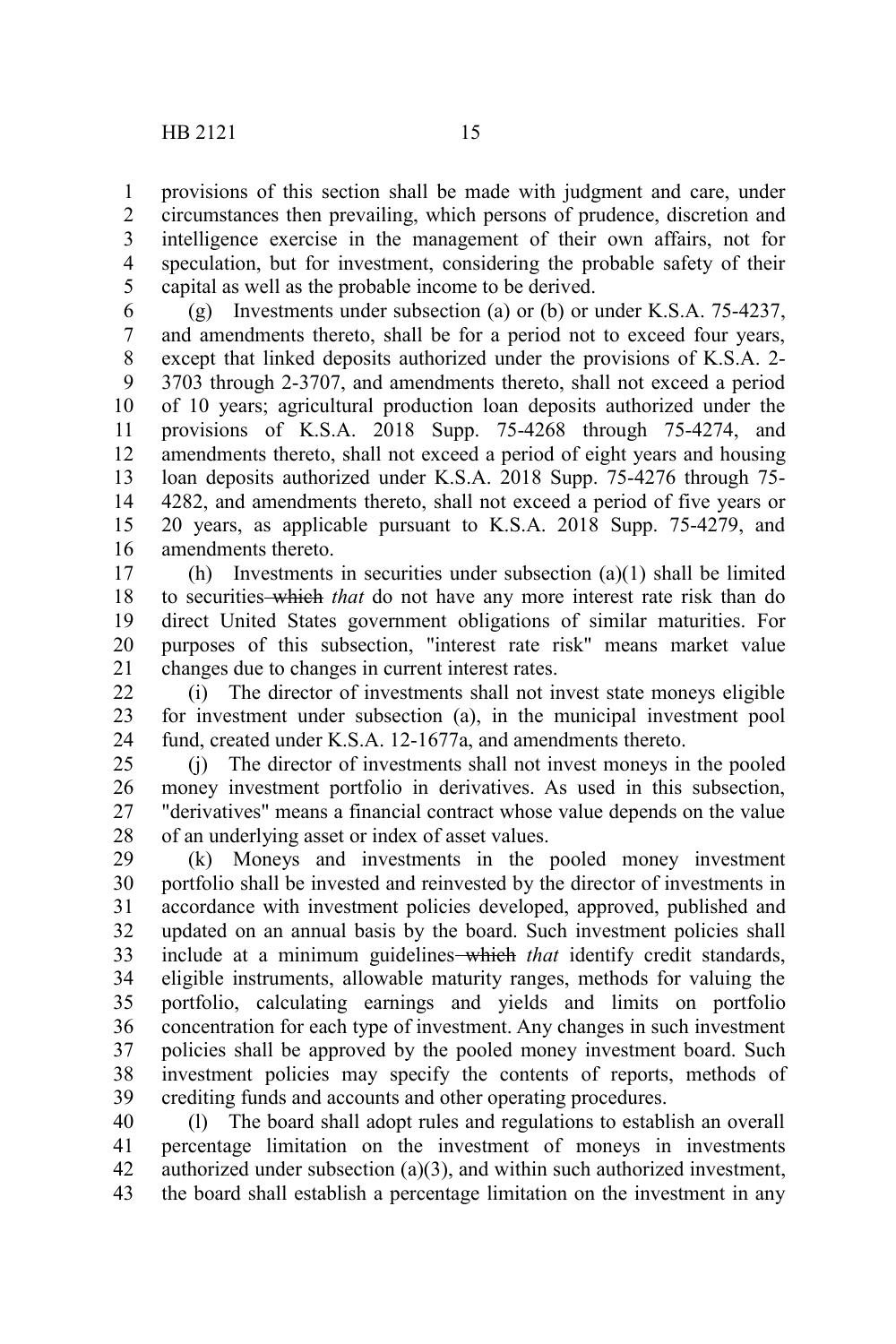single business entity. 1

(m) (1) During the fiscal year ending June 30, 2017, the director of the budget shall estimate on or before June 27, 2017, the amount of the unencumbered ending balance in the state general fund for fiscal year 2017. If the amount of such unencumbered ending balance in the state general fund is less than \$50,000,000, the director of the budget shall certify the difference between \$50,000,000, and the amount of such unencumbered ending balance to the pooled money investment board. Upon the liquidation of all investments and reinvestments of state moneys pursuant to K.S.A. 2018 Supp. 75-2263(j), and amendments thereto, and upon receipt of such certification by the director of the budget, during the fiscal year ending June 30, 2017, the pooled money investment board shall authorize the director of accounts and reports to transfer an amount equal to the amount certified by the director of the budget pursuant to this subsection from the pooled money investment portfolio to the state general fund. Upon receipt of such authorization, the director of accounts and reports shall make such transfer. The chairperson of the pooled money investment board shall transmit a copy of such authorization to the director of legislative research and the director of the budget. 2 3 4 5 6 7 8 9 10 11 12 13 14 15 16 17 18 19

(2) On or before June 30, 2019, June 30, 2020, June 30, 2021, June 30, 2022, June 30, 2023, and June 30, 2024, the director of accounts and reports shall transfer an amount equal to- $\frac{1}{6}$  of the amount *of moneys that were* transferred pursuant to subsection (m)(1) from the state general fund to the pooled money investment portfolio. Any transfer made pursuant to this subsection shall be reduced by the amount of moneys credited to any fiscal year payment pursuant to K.S.A. 2018 Supp. 75-6707, and amendments thereto. 20 21 22 23 24 25 26 27

(3) During the fiscal year ending June 30, 2018, after any transfer made pursuant to subsection (m)(1), the pooled money investment board shall authorize the director of accounts and reports to transfer the remaining amount of all investments and reinvestments of state moneys liquidated pursuant to K.S.A. 2018 Supp. 75-2263(j), and amendments thereto, from the pooled money investment portfolio to the state general fund. Upon receipt of such authorization, the director of accounts and reports shall make such transfer. The chairperson of the pooled money investment board shall transmit a copy of such authorization to the director of legislative research and the director of the budget. 28 29 30 31 32 33 34 35 36 37

(4) On or before June 30, 2019, June 30, 2020, June 30, 2021, June 30, 2022, June 30, 2023, and June 30, 2024, the director of accounts and reports shall transfer an amount equal to- $\frac{1}{6}$  of the amount *of moneys that were* transferred pursuant to subsection (m)(3) from the state general fund to the pooled money investment portfolio. Any transfer made pursuant to this subsection shall be reduced by the amount of moneys credited to any 38 39 40 41 42 43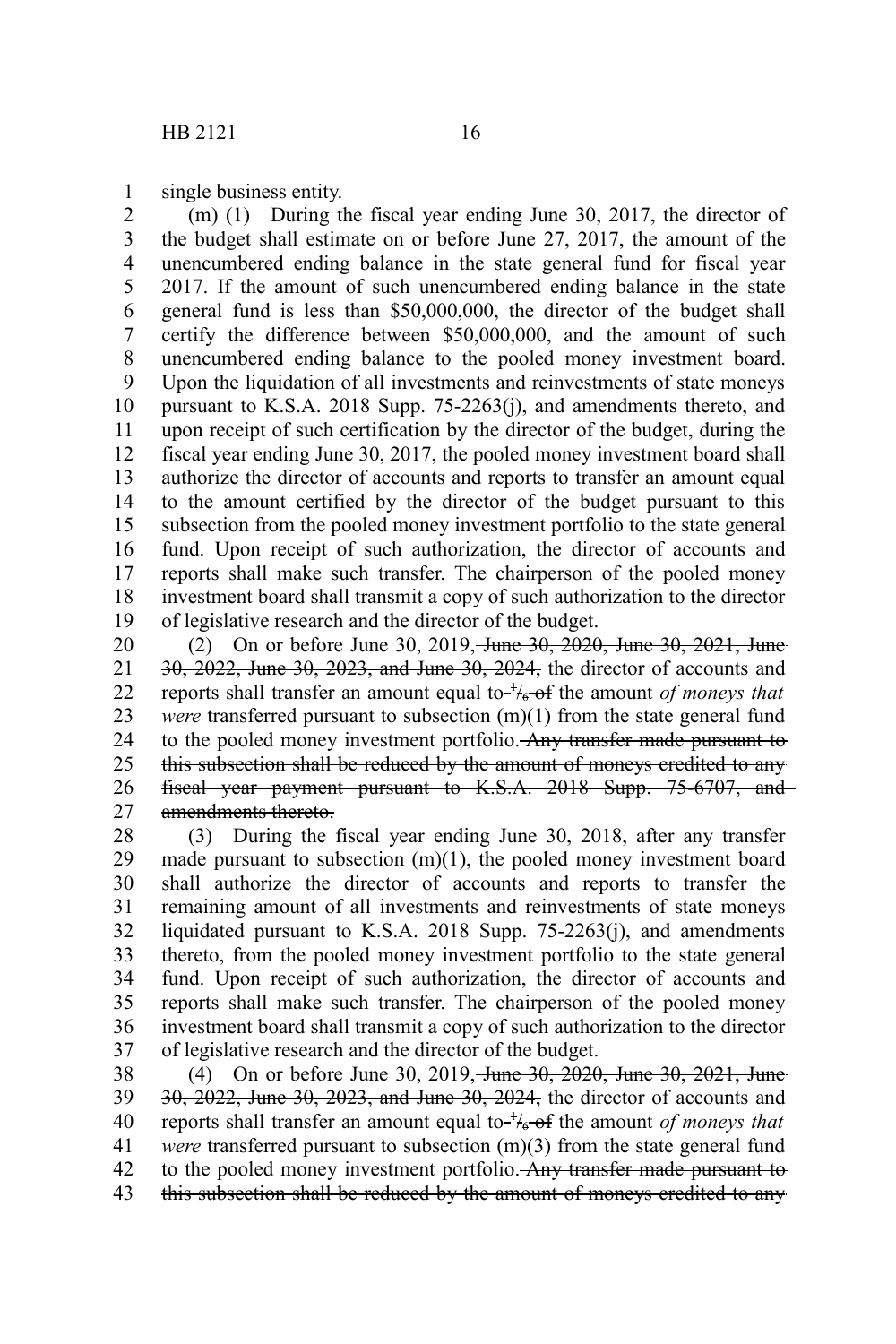fiscal year payment pursuant to K.S.A. 2018 Supp. 75-6707, and amendments thereto. 1 2

Sec. 41. K.S.A. 2018 Supp. 75-6706 is hereby amended to read as follows: 75-6706. (a) On July 1, 2017, the budget stabilization fund is hereby established in the state treasury. 3 4 5

(b) On or before the  $10<sup>th</sup>$  day of each month commencing July 1, 2017, the director of accounts and reports shall transfer from the state general fund to the budget stabilization fund interest earnings based on: 6 7 8

(1) The average daily balance of moneys in the budget stabilization fund, for the preceding month; and 9 10

(2) the net earnings rate of the pooled money investment portfolio for the preceding month. 11 12

(c) On and after July 1, 2017 *2025*, no moneys in the budget stabilization fund shall be expended pursuant to this subsection unless the expenditure either has been approved by an appropriation or other act of the legislature or has been approved by the state finance council acting on this matter*,* which is hereby characterized as a matter of legislative delegation and subject to the guidelines prescribed in K.S.A. 75-3711(c), and amendments thereto. 13 14 15 16 17 18 19

(d) (1) The legislative budget committee shall study and review the policy concerning the balance of, transfers to and expenditures from the budget stabilization fund. The legislative budget committee study and review shall include, but not be limited to, the following: 20 21 22 23

(A) Risk-based budget stabilization fund practices utilized in other states. 24 25

26 27

(B) The appropriate number of years to review the state general fund:

(i) Revenue variances from projections; and (ii) expenditure variances from budgets.

28

(C) The entity to certify the amount necessary in the budget stabilization fund to maintain the appropriate risk-based balance. 29 30

31

(D) Plan to fund the budget stabilization fund.

(E) Process and circumstances to reach the appropriate risk-based balance, including the amount of risk that is acceptable. 32 33

(F) Circumstances under which expenditures may be made from the fund. 34 35

(2) The legislative budget committee may make recommendations and introduce legislation as it deems necessary to implement such recommendations. 36 37 38

(e) On or before August 15, 2021, the director of the budget, in consultation with the director of legislative research, shall certify the amount of the unencumbered ending balance in the state general fund for fiscal year 2021. Such ending balance shall not include the transfers made pursuant to K.S.A. 2018 Supp. 75-6707, and amendments thereto. Upon 39 40 41 42 43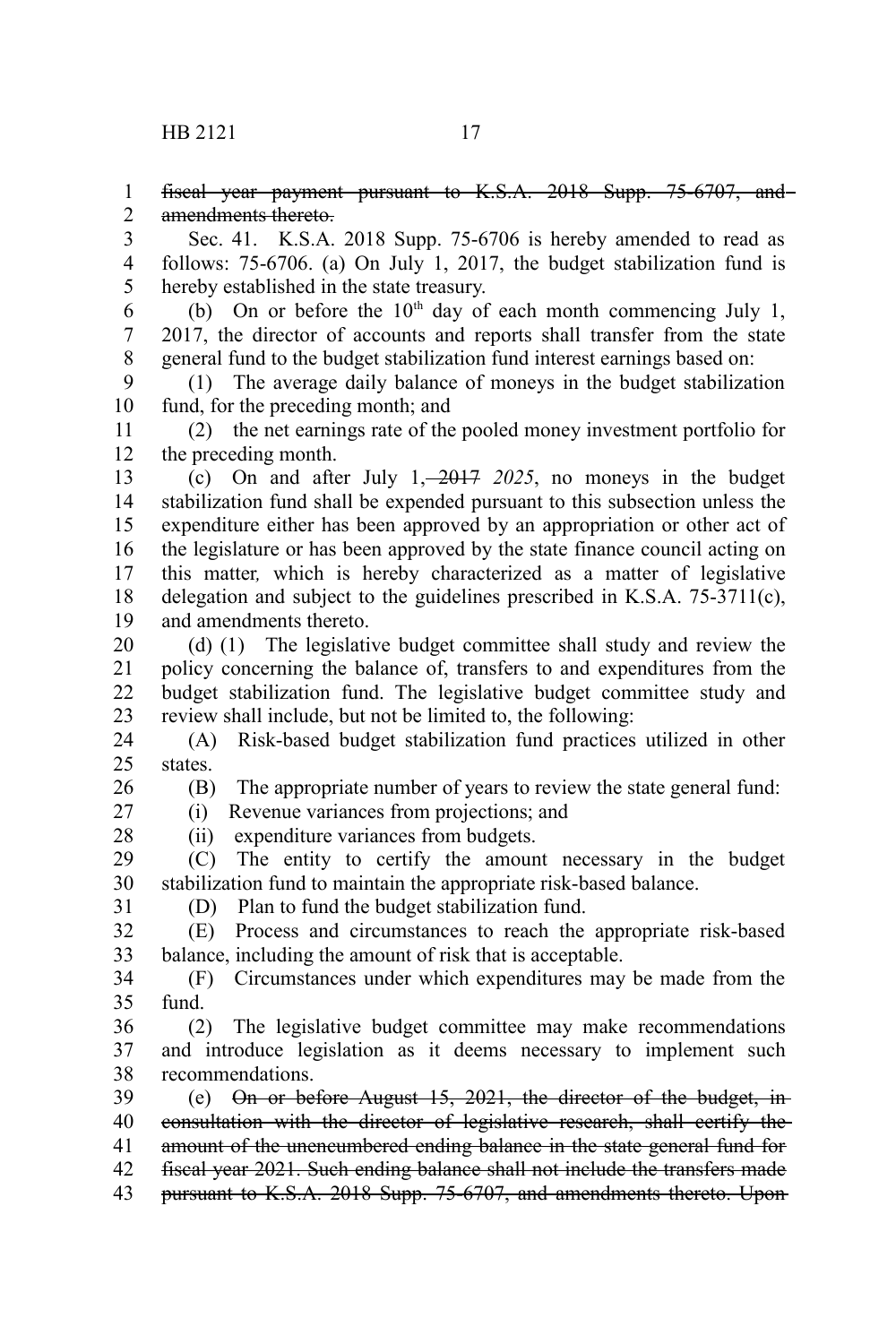director of accounts and reports to transfer 10% of such ending balance 2

from the state general fund to the budget stabilization fund *The debt prepayment fund is hereby established in the state treasury.* 3 4

*(f) On or before the 10th day of each month commencing on July 1, 2019, the director of accounts and reports shall transfer from the state general fund to the debt prepayment fund interest earnings based on:* 5 6 7

*(1) The average daily balance of moneys in the debt prepayment fund, for the preceding month; and* 8 9

*(2) the net earnings rate of the pooled money investment portfolio for the preceding month.* 10 11

*(g) The provisions of subsections (h), (i), (j) and (k) shall be in effect during fiscal years 2020, 2021, 2022, 2023 and 2024.* 12 13

*(h) When state tax receipts for a fiscal year increase by more than 3% over state tax receipts for the preceding fiscal year: (1) Any increase in excess of 3% up to the next 1% of excess state tax receipts collected shall be deposited in the budget stabilization fund; and (2) any increase in excess of 4% up to the next <sup>1</sup> /2% of excess state tax receipts collected shall be deposited in the debt prepayment fund. Nothing in this subsection shall require state tax receipts to be deposited in the budget stabilization fund when the budget stabilization fund balance exceeds 15% of the preceding fiscal year's state tax receipts. Nothing in this subsection shall require state tax receipts to be deposited in the debt prepayment fund when the debt prepayment fund balance exceeds 15% of the preceding fiscal year's total amount of principal of bonded indebtedness services by appropriations from the state general fund.* 14 15 16 17 18 19 20 21 22 23 24 25 26

*(i) (1) Withdrawals from the budget stabilization fund may occur in the current fiscal year only when the current fiscal year's estimated state tax receipts are less than the amount of actual state tax receipts collected or otherwise received in the preceding fiscal year. The amount subject to withdrawal shall not exceed the difference between the current fiscal year's estimated state tax receipts and the amount of actual state tax receipts collected or otherwise received in the preceding fiscal year, except that such difference shall be reduced by the amount of the current fiscal year's estimated state tax receipts not collected or otherwise received as a result of any kind of tax reduction legislation passed by the legislature and enacted into law in the current or preceding fiscal year.* 27 28 29 30 31 32 33 34 35 36 37

*(2) Withdrawals from the budget stabilization fund may occur in the ensuing fiscal year only when the ensuing fiscal year's estimated state tax receipts are less than the amount of estimated state tax receipts in the current fiscal year. The amount subject to withdrawal shall not exceed the difference between the ensuing fiscal year's estimated state tax receipts and the amount of estimated state tax receipts in the current fiscal year,* 38 39 40 41 42 43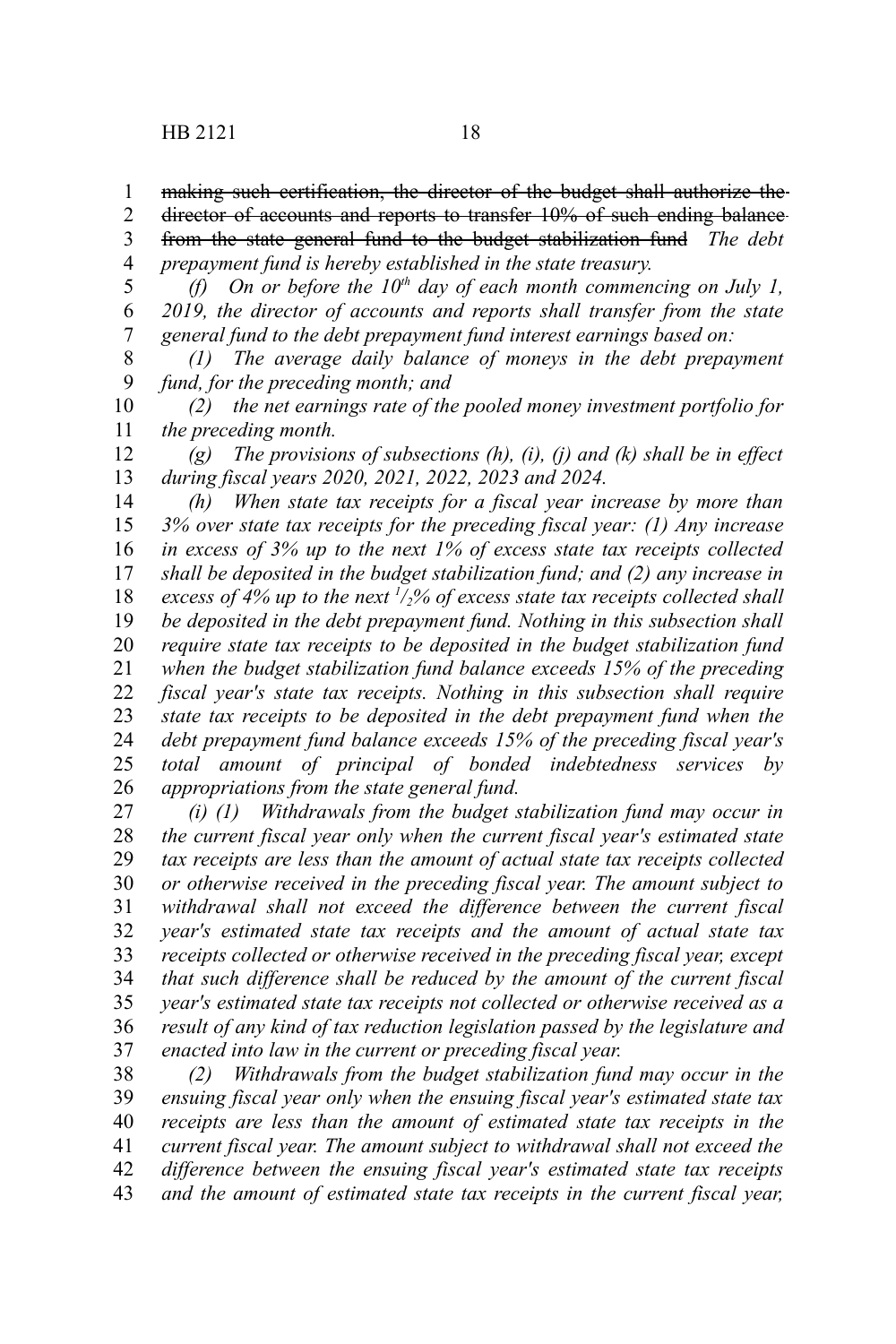*except that such difference shall be reduced by the amount of the ensuing* 1

*fiscal year's estimated state tax receipts not collected or otherwise received as a result of any kind of tax reduction legislation passed by the* 2 3

*legislature and enacted into law in the current or preceding fiscal year.* 4

*(3) If the conditions of subsection (i)(1) or (i)(2) are met, the director of the budget may certify such amount for the current or ensuing fiscal year, as applicable. Whenever for any fiscal year it appears that the resources of the general fund are likely to be insufficient to cover the appropriations made against such general fund and the conditions of subsection (i)(1) or (i)(2) are met, the director of the budget may, in such amount as the director may determine, transfer moneys from the budget stabilization fund to the state general fund. The amount of any such transfer shall not exceed the amount of such insufficiency. The director shall transmit a copy of each such transfer to the director of legislative research.* 5 6 7 8 9 10 11 12 13 14 15

*(4) For the purposes of subsections (i)(1) and (i)(2), the director of the budget, in consultation with the director of legislative research, shall certify whether any kind of tax reduction legislation was passed by the legislature and enacted into law, and if so, the director of the budget shall certify the amount of such reduction.* 16 17 18 19 20

*(j) (1) Withdrawals from the debt prepayment fund may occur only to provide for calling and redeeming selected bonds for which debt service is paid by appropriations from the state general fund in accordance with their terms on or after their first optional redemption date and prior to maturity.* 21 22 23 24 25

*(2) Prior to any withdrawal from the debt prepayment fund authorized by this subsection, the director of the budget shall be responsible for determining and selecting which bonds will produce the greatest debt service savings to the state general fund, and for certifying that the selected bonds are available for optional redemption.* 26 27 28 29 30

*(3) The director of the budget shall certify the amount, if any, of any such called and redeemed bonds to the state finance council. No moneys in the debt prepayment fund shall be expended pursuant to this subsection unless the expenditure has been approved by the state finance council acting on this matter, which is hereby characterized as a matter of legislative delegation and subject to the guidelines prescribed in K.S.A. 75-3711(c), and amendments thereto. This matter may be submitted to the state finance council for approval at any time, including periods of time during which the legislature is in session.* 31 32 33 34 35 36 37 38 39

*(k) As used in this section, "state tax receipts" means receipts from any state income tax, sales tax, compensating use tax or other excise tax or tax in the nature of an excise tax, or estate or inheritance tax, or tax in the nature of an estate or inheritance tax, but shall not include receipts* 40 41 42 43